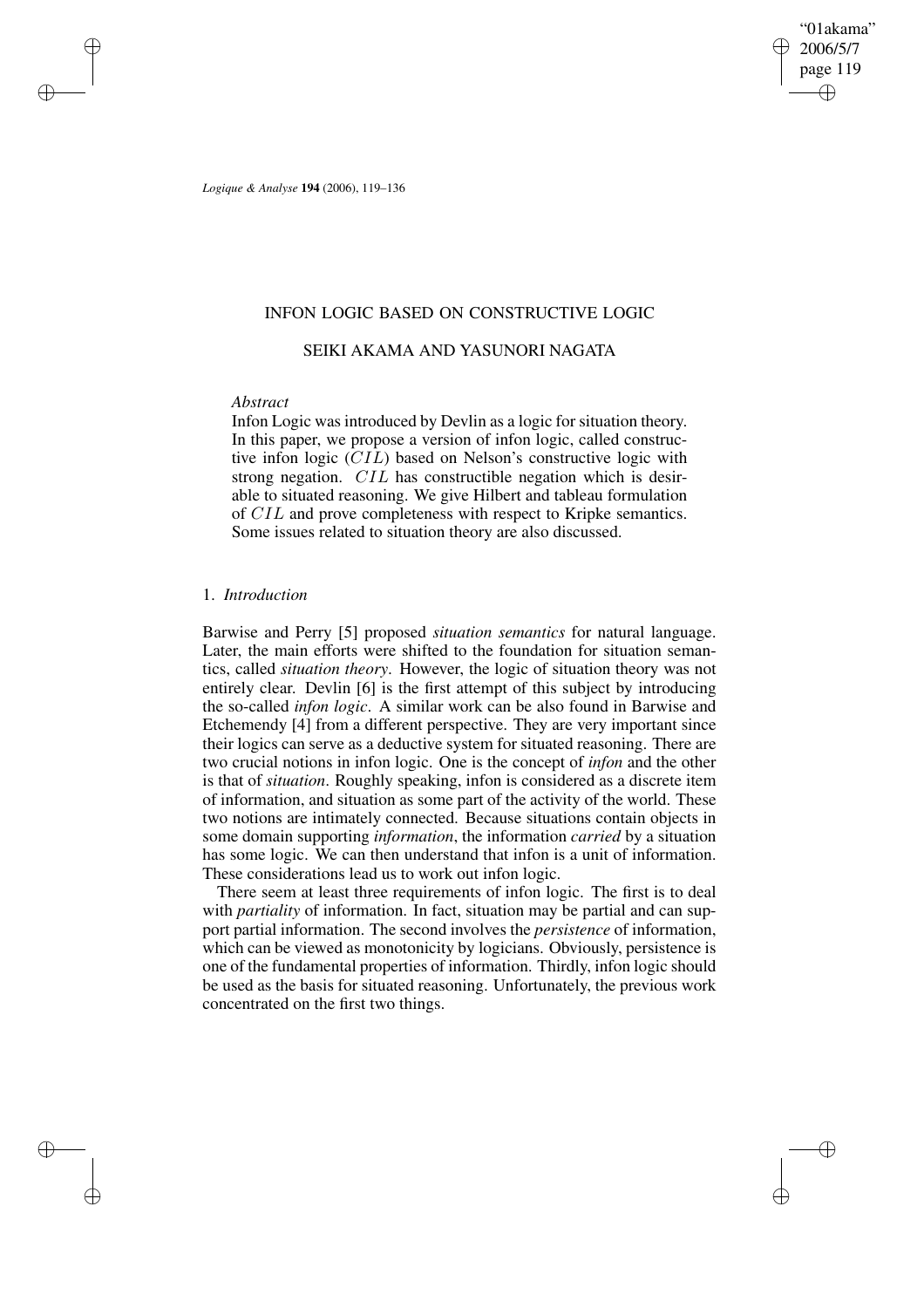#### 120 SEIKI AKAMA AND YASUNORI NAGATA

"01akama" 2006/5/7 page 120

✐

✐

✐

✐

Infon logic has non-classical flavors due to the treatments of negation and quantifiers. This means that classical logic is not suited to outline a basis for infon logic. The point is in fact recognized by workers in situation theory. For instance, Barwise and Etchemendy used Heyting algebras and Devlin adopted a version of partial logic. However, there are other interesting possibilities.

In this paper, we develop *constructive infon logic* (CIL) based on Nelson's [7] *constructive logic with strong negation*. The rest of this paper is as follows. In section 2, we survey infon logic of Devlin. Section 3 gives a quick review of Nelson's constructive logics. Section 4 introduced constructive infon logic. We prove completeness of infon logic based on tableau calculus and Kripke semantics in section 5. Some theoretical issues in CIL are also discussed in section 6.

## 2. *Infon Logic*

In this section, we survey infon logic following Devlin [6]. Devlin identified the concept of *information* with the following:

objects  $a_1, ..., a_n$  do/do not stand in the relation P.

Thus, information can be described by means of objects and relation holding these objects. Let P be *n*-place relation and  $a_1, ..., a_n$  be appropriate objects for P. Then,  $\langle P, a_1, ..., a_n, 1 \rangle$  is used to mean the informational item that  $a_1, ..., a_n$  stand in the relation P, and  $\langle P, a_1, ..., a_n, 0 \rangle$  is used to mean the informational item that  $a_1, ..., a_n$  do not stand in the relation P.

An *infon* is an object of the form  $\langle P, a_1, ..., a_n, i \rangle$ , where P is an n-place relation,  $a_1, ..., a_n$  are appropriate objects for P, and i is the polarity equal to 1 or 0. Then, i is a value to denote the above two representations. If an infon corresponds to the way things actually are in our world, it is called a *fact*. From a traditional logical point of view, an infon correspond to an atomic sentence or its negation. Namely, it seems to be a basic representation of information. A *situation* is part of our world. Thus, a situation could be understood as partial possible worlds by modal logicians. Here, we do not go into the details of ontological natures of a situation. Let s be a situation and  $\sigma$  be an infon. We write  $s \models \sigma$  to denote that  $\sigma$  is "made true by" s. If I is a set of infons and s is a situation,  $s \models I$  to mean that  $s \models \sigma$  for every infon  $\sigma$  in I.

Devlin's infon logic aimes at developing a logical calculus for complex infon. For doing so, logical connectives  $\wedge$  (conjunction),  $\vee$  (disjunction), and bounded quantifiers  $\forall$  (for all),  $\exists$  (for some) are introduced. Let  $\sigma$  and  $\tau$ 

✐

✐

✐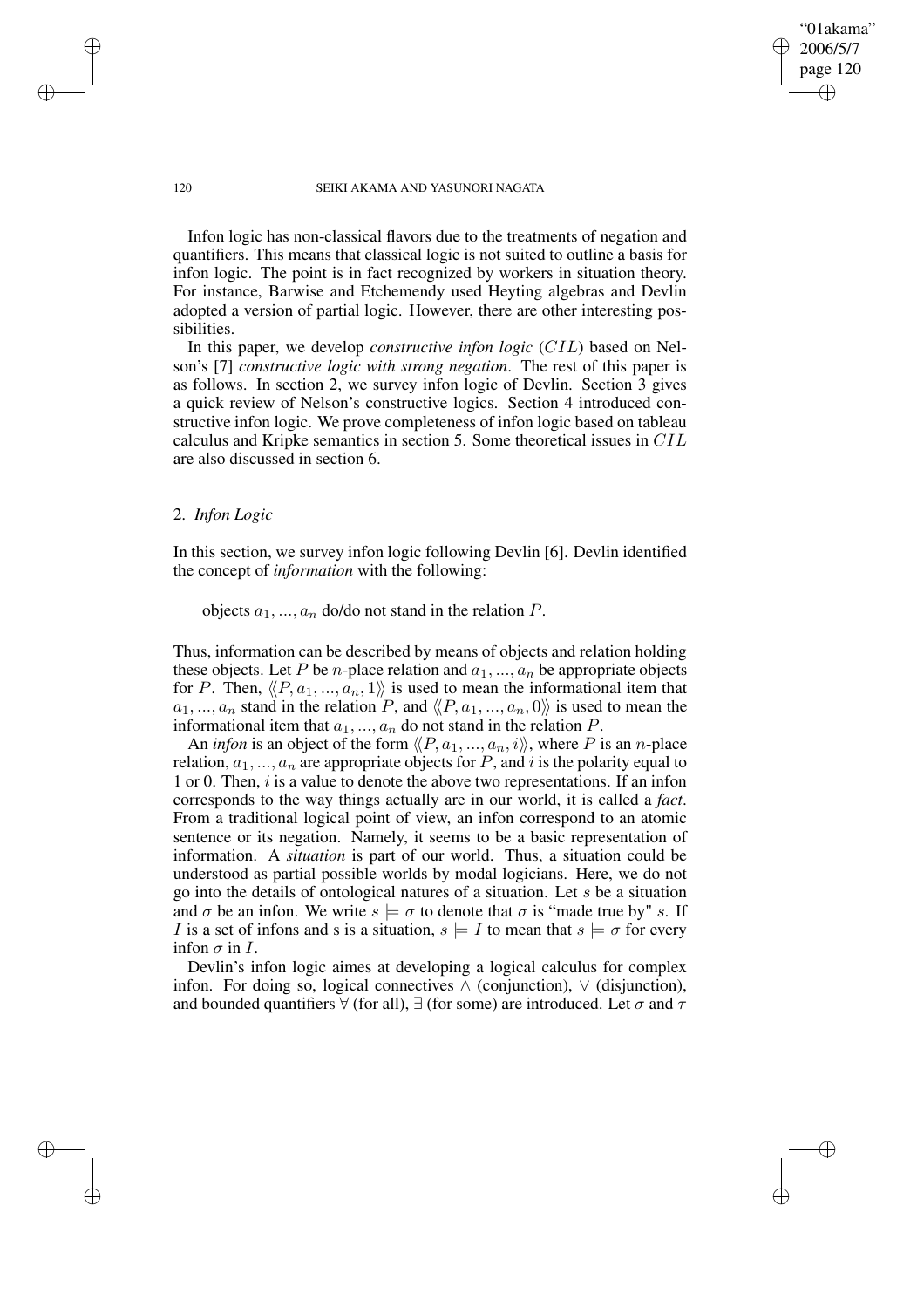be infons. Then, conjunction and disjunction are interpreted in the following way:

$$
s \models \sigma \land \tau \text{ iff } s \models \sigma \text{ and } s \models \tau, \ \ s \models \sigma \lor \tau \text{ iff } s \models \sigma \text{ or } s \models \tau
$$

Let  $\sigma$  be an infon, x be a parameter and u be some set, a be an object given by an *anchor*. We simplify a situation theorist's notion of anchor by a suitable substitution. Then, existential and universal quantifier can be interpreted as follows:

$$
s \models (\exists x \in u)\sigma(x) \text{ iff } s \models \sigma(a) \text{ for some } a \text{ in } u
$$
  

$$
s \models (\forall x \in u)\sigma(x) \text{ iff } s \models \sigma(a) \text{ for all } a \text{ in } u
$$

✐

✐

✐

✐

Devlin did not introduce negation of an infon because the polarity of an infon can simulate negation.

One of the important properties of an infon is the property of *persistence*. This means that if  $s \models \langle P, a_1, ..., a_n, i \rangle$  for any situation s and appropriate objects  $a_1, ..., a_n$  in s, then  $s' \models \langle \langle P, a_1, ..., a_n, i \rangle \rangle$  for any situation s' which extends s.

Devlin gave a detailed treatment of his infon logic with other interesting notions. However, the presentation here is sufficient to our purposes in this paper. From the above exposition, infon logic is a version of partial predicate with two bounded quantifiers satisfying the property of persistence.

### 3. *Constructive Logic with Strong Negation*

To sketch another view of infon logic, we need a logic with appropriate negation and implication. One such candidate is *constructive logic with strong negation* originally proposed by Nelson [7]. Nelson's constructive logic with strong negation denoted by  $N$  is an extension of positive intuitionistic predicate logic with a new connective for *constructible falsity* or *strong negation* to overcome the non-constructive features of intuitionistic negation. Constructive logics with strong negation have been extensively studied by logicians for many years. Recently, these logics found several applications in computer science. N is an extension of the positive intuitionistic predicate logic with the following axioms for strong negation (∼):

(N1) 
$$
A \wedge \sim A \rightarrow B
$$
  
\n(N2)  $\sim \sim A \leftrightarrow A$   
\n(N3)  $\sim (A \rightarrow B) \leftrightarrow (A \wedge \sim B)$   
\n(N4)  $\sim (A \wedge B) \leftrightarrow (\sim A \vee \sim B)$ 

"01akama" 2006/5/7 page 121

✐

✐

✐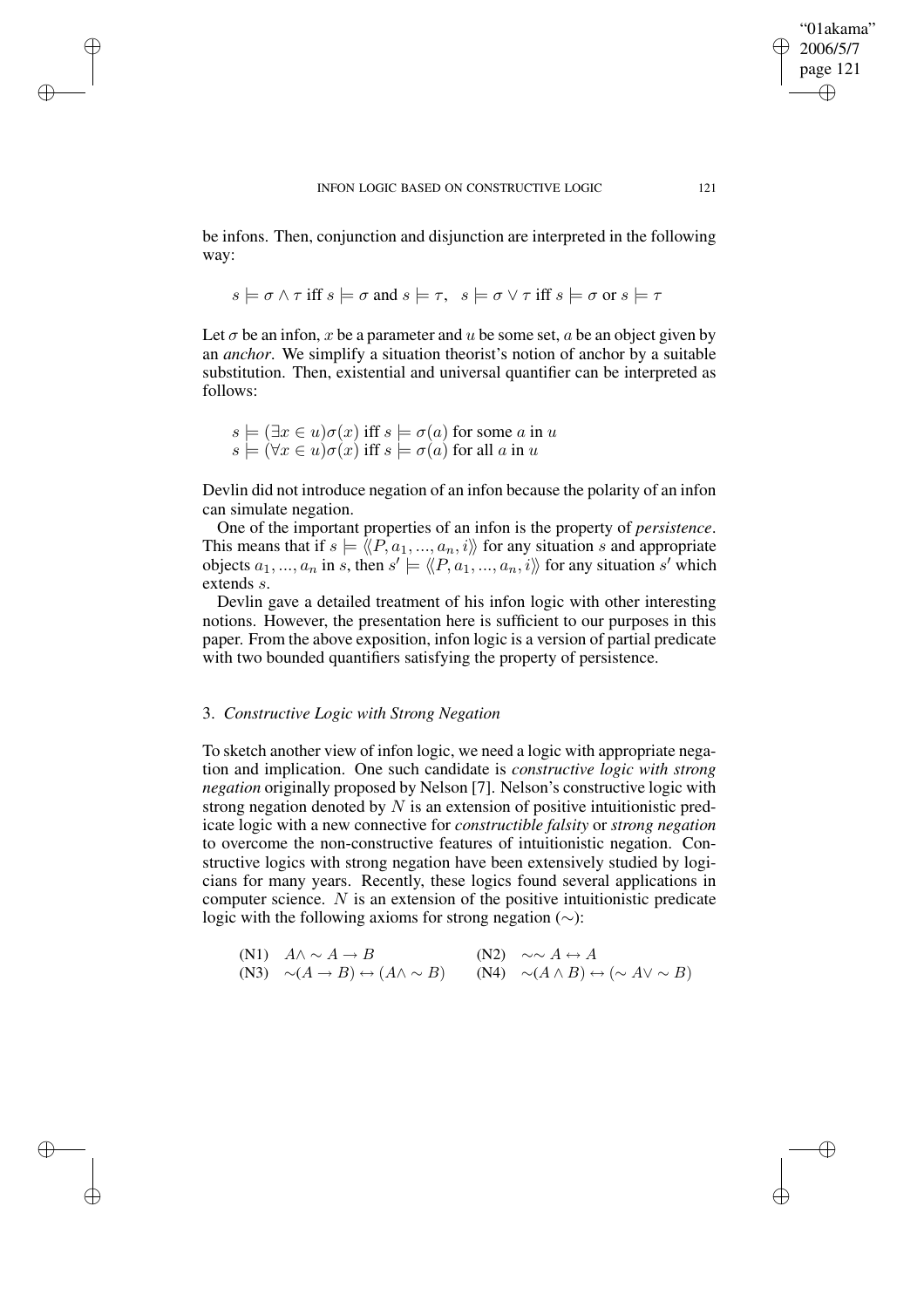✐

122 SEIKI AKAMA AND YASUNORI NAGATA

(N5) 
$$
\sim(A \lor B) \leftrightarrow (\sim A \land \sim B)
$$
 (N6)  $\sim \forall x A(x) \leftrightarrow \exists x \sim A(x)$   
(N7)  $\sim \exists x A(x) \leftrightarrow \forall x \sim A(x)$ .

The rules of inference are as follows:

$$
\begin{array}{ll}\n\text{(MP)} & A, A \to B/B & \text{(EG)} & A(c) \to B/\exists x A(x) \to B \\
\text{(UG)} & B \to A(c)/B \to \forall x A(x)\n\end{array}
$$

where c does not occur in  $B$  in (EG) and (UG).

If  $(N1)$  is deleted from N, we obtain paraconsistent constructive logic  $N^$ of Almukdad and Nelson [2]. In N, we can define intuitionistic negation  $(\neg)$ as follows:  $\neg A \leftrightarrow (A \rightarrow \sim A)$ . Clearly, strong negation is stronger than intuitionistic negation, namely  $\sim A \rightarrow \neg A$ , but the converse does not hold; see Akama [1].

A Kripke semantics for strong negation was developed by Thomason [8]; also see Akama [1]. A *strong negation model* for N is of the form  $(W, \leq)$ ,  $w_0$ ,  $val$ ,  $D$ ), where W is a set of worlds with the distinguished world  $w_0$ such that  $\forall w \in W(w_0 \leq w), \leq$  is a reflexive and transitive relation on  $W \times W$ , val is a three-valued valuation assigning 1 (true), 0 (false), -1 (undefined) to the atomic formula  $p(t)$  at  $w \in W$  with parameter  $t \in D(w)$ satisfying:

if  $val(w, p(t)) = 1$  and  $w \leq v$  then  $val(v, p(t)) = 1$ , if  $val(w, p(t)) = 0$  and  $w \leq v$  then  $val(v, p(t)) = 0$ ,

and D is a domain function from W to a set of variables such that if  $w \leq v$ then  $D(w) \subseteq D(v)$ . Note that  $V(w, A) = -1$  iff neither  $V(w, A) = 1$  nor  $V(w, A) = 0$ . Then, we define the function  $V(w, A)$  for any formula A.

 $V(w, p(t)) = 1$  iff  $val(w, p(t)) = 1$  for any atomic  $p(t)$  with  $t \in D(w),$  $V(w, p(t)) = 0$  iff  $val(w, p(t)) = 0$  for any atomic  $p(t)$  with  $t \in D(w),$  $V(w, A \wedge B) = 1$  iff  $V(w, A) = 1$  and  $V(w, B) = 1$ ,  $V(w, A \wedge B) = 0$  iff  $V(w, A) = 0$  or  $V(w, B) = 0$ ,  $V(w, A \vee B) = 1$  iff  $V(w, A) = 1$  or  $V(w, B) = 1$ ,  $V(w, A \vee B) = 0$  iff  $V(w, A) = 0$  and  $V(w, B) = 0$ ,  $V(w, A \rightarrow B) = 1$  iff  $\forall v (w \leq v \text{ and } V(v, A) = 1 \Rightarrow V(v, B) =$ 1),  $V(w, A \to B) = 0$  iff  $V(w, A) = 1$  and  $V(w, B) = 0$ ,  $V(w, \sim A) = 1$  iff  $V(w, A) = 0$ ,  $V(w, \sim A) = 0$  iff  $V(w, A) = 1$ ,

✐

✐

✐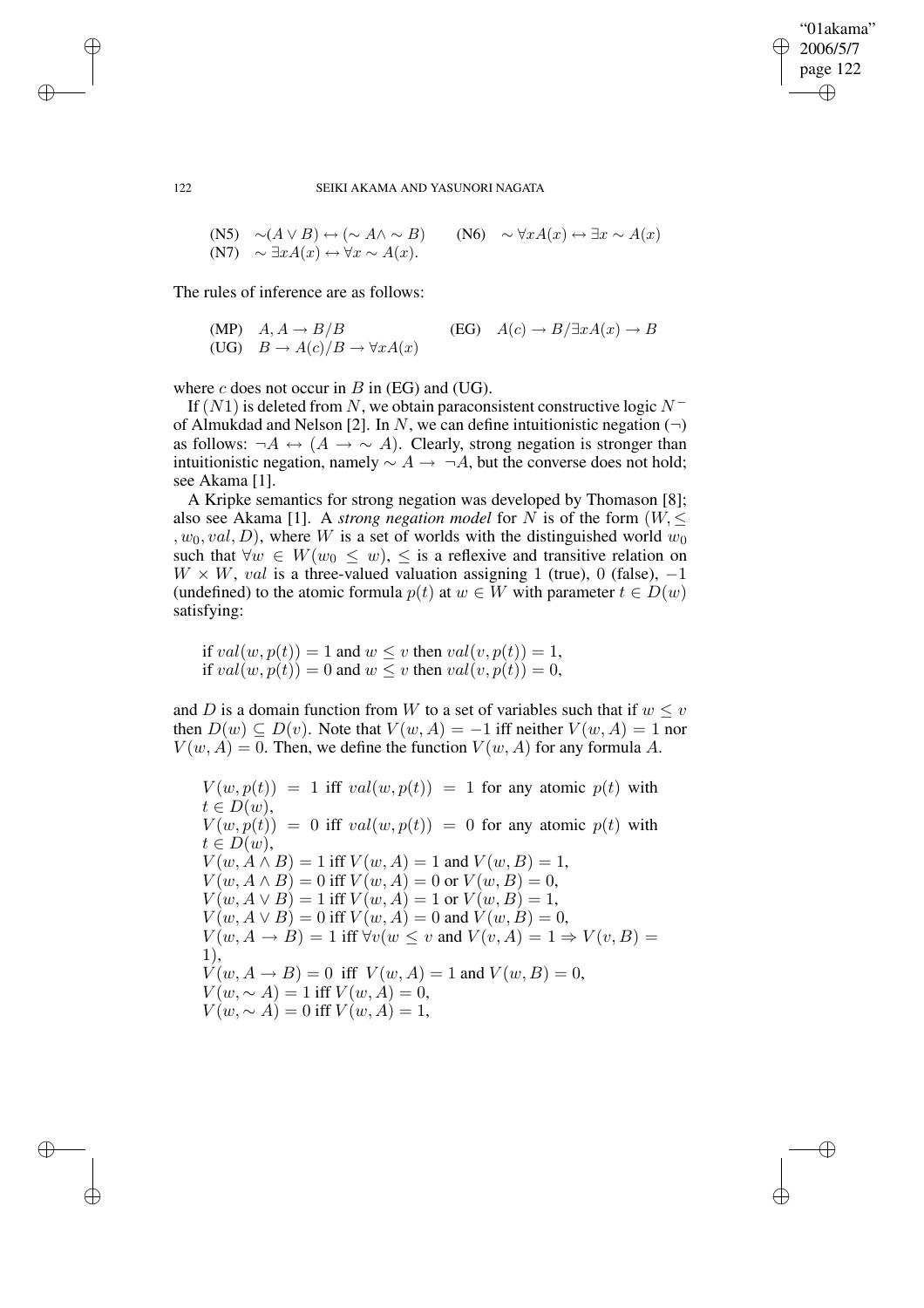#### INFON LOGIC BASED ON CONSTRUCTIVE LOGIC 123

$$
V(w, \forall x A(x)) = 1 \text{ iff } \forall v(w \le v \Rightarrow V(v, A(t)) = 1 \text{ for any } t \in D(v)),
$$
  
\n
$$
V(w, \forall x A(x)) = 0 \text{ iff } V(w, A(t)) = 0 \text{ for some } t \in D(w),
$$
  
\n
$$
V(w, \exists x A(x)) = 1 \text{ iff } V(w, A(t)) = 1 \text{ for some } t \in D(w),
$$
  
\n
$$
V(w, \exists x A(x)) = 0 \text{ iff } \forall v(w \le v \Rightarrow V(v, A(t)) = 0 \text{ for any } t \in D(v)).
$$

We say that A is true iff  $V(w_0, A) = 1$ . A is *valid*, written  $\models_N A$ , iff it is true in all strong negation models. A strong negation model for  $N^-$  needs the following extra clause.

 $V(w, A \wedge \sim A) = 1$  for some w and for some formula A.

Alternatively, we can use a four-valued valuation in a strong negation model for  $N^-$ . A completeness proof for N may be found in Akama [1]. Thomason [8] proved that N with the constant domain axiom  $(CD)$ :  $\forall x(A(x) \vee B) \rightarrow$  $(\forall x A(x) \lor B)$ , where x is not free in B, has a Kripke semantics with constant domains. It is well known that  $(CD)$  is not acceptable for constructivists.

# 4. *Constructive Infon Logic*

✐

✐

✐

✐

We are now ready to develop constructive infon logic denoted by CIL. Our work is motivated by the idea that infons can be viewed as proofs (or disproofs) in a constructive setting. This leads us to produce something based on Nelson's constructive logic with strong negation. Although there seems to be an unwarranted presumption that the topics of constructive mathematics and situated reasoning are obviously related, variants of Nelson's logic can serve as a version of infon logic. This is a starting point of CIL. A similar idea can also be found in Wang and Mott [10] who proposed a first-order logic  $CF'$  with strong negation and bounded quantifiers which is a variant of CF of Thomason [9].

There are several points in the work of CIL to be addressed here. First, CIL provides natural negation. If negation is introduced into Devlin's infon logic, it obeys double negation law and de Morgan laws following Barwise and Perry [5]. This implies that Kleene's strong three-valued logic (or the negation-free fragment of Nelson's logic) can be used. We also note that intuitionistic negation is not appropriate in this context. It is then possible to express an infon as an atomic formula or a strong negation of an atomic formula. Second, CIL has *real* implication satisfying *modus ponens* and the deduction theorem, which is equivalent to intuitionistic implication. In general, situation theorists express the conditional as a conditional constraint,

"01akama" 2006/5/7 page 123

✐

✐

✐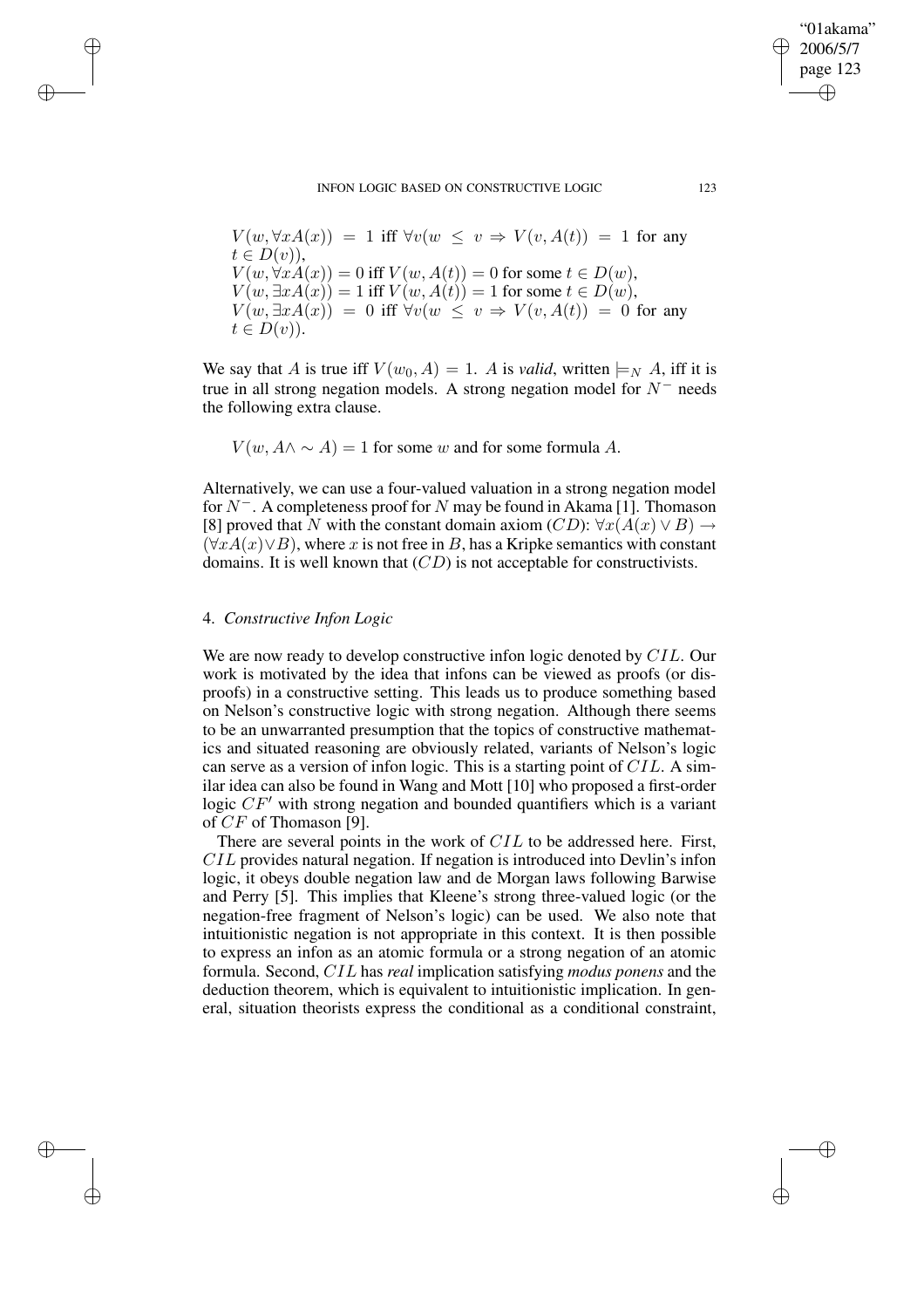124 SEIKI AKAMA AND YASUNORI NAGATA

"01akama" 2006/5/7 page 124

✐

✐

✐

✐

but existing formalizations of conditional constraints are far from adequate, largely because they represent attempts to come to grips with the slippery notion of situated reasoning. In contrast, the choice of intuitionistic implication can give an interesting idea of the representation of situated reasoning. Finally, a situation can be interpreted as a set of infons. And compounded infons are formed constructively. In addition, a situation is a piece of information with persistency. CIL can deal with these features using a variant of strong negation model given above.

The language  $L_{CIL}$  of  $CIL$  is that of N with a set of *bounders*  $B_L$  and the membership symbol ∈. An *atomic formula* of CIL is an expression of the form  $P(t_1, ..., t_n)$  or  $c \in \beta$ . Here P is *n*-place predicate symbol and  $t_1, ..., t_n$  are terms, and c is a constant and  $\beta \in \mathcal{B}_L$ . Here, a term is defined as usual. Then, the formulation rule of quantified formulas reads: if  $A(x)$ is a formula with a variable x and  $\beta$  is a bounder, then  $\forall x \in \beta A(x)$  and  $\exists x \in \beta A(x)$  are formulas. This can be extended for formulas with several variables.

A Hilbert style axiomatization of CIL is based on an axiomatization of positive intuitionistic propositional logic with the following axioms:

(C1)  $A \wedge \neg A \rightarrow B$  (C2) ∼∼  $A \leftrightarrow A$  $(C3) \sim (A \rightarrow B) \leftrightarrow (A \land \sim B)$  (C4) ∼  $(A \land B) \leftrightarrow (\sim A \lor \sim B)$ (C5) ~  $(A \vee B) \leftrightarrow (\sim A \wedge \sim B)$  (C6)  $t \in \beta \wedge A(t) \rightarrow \exists x \in \beta A(x)$ (C7)  $\forall x \in \beta A(x) \land t \in \beta \rightarrow A(t)$  (C8) ~  $\forall x \in \beta A(x) \leftrightarrow \exists x \in \beta \sim A(x)$  $(C9) \sim \exists x \in \beta A(x) \leftrightarrow \forall x \in \beta \sim A(x).$ 

Here,  $t$  is an arbitrary term. The rules of inference are as follows:

(MP)  $A, A \rightarrow B/B$ (EG)  $c \in \beta \wedge A(c) \rightarrow B/\exists x \in \beta A(x) \rightarrow B$ (UG)  $B \to (c \in \beta \to A(c))/B \to \forall x \in \beta A(x)$ .

Here, c does not occur in B. (C1)–(C5) are equal to  $(N1)$ – $(N5)$ . However, axioms for quantification need modifications due to the presence of bounded quantifiers. It is clear that the following equivalences are available in CIL.

$$
A \lor B \leftrightarrow \sim (\sim A \land \sim B) \qquad A \land B \leftrightarrow \sim (\sim A \lor \sim B)
$$
  

$$
\exists x \in \beta A(x) \leftrightarrow \sim \forall x \in \beta \sim A(x) \quad \forall x \in \beta A(x) \leftrightarrow \sim \exists x \in \beta \sim A(x)
$$

Next, we turn to a Kripke semantics for CIL. Let  $V_L$  be a set of variables,  $\mathcal{C}_L$  be a set of constants,  $\mathcal{P}_L^n$  be a set of *n*-place predicate symbols, and  $\mathcal{B}_L$ be a set of bounders. A *constructive infon (CI) model* for CIL is of the form  $(S, \leq, s_0, I, V, D)$ , where S is a set of situations with the actual situation  $s_0$ 

✐

✐

✐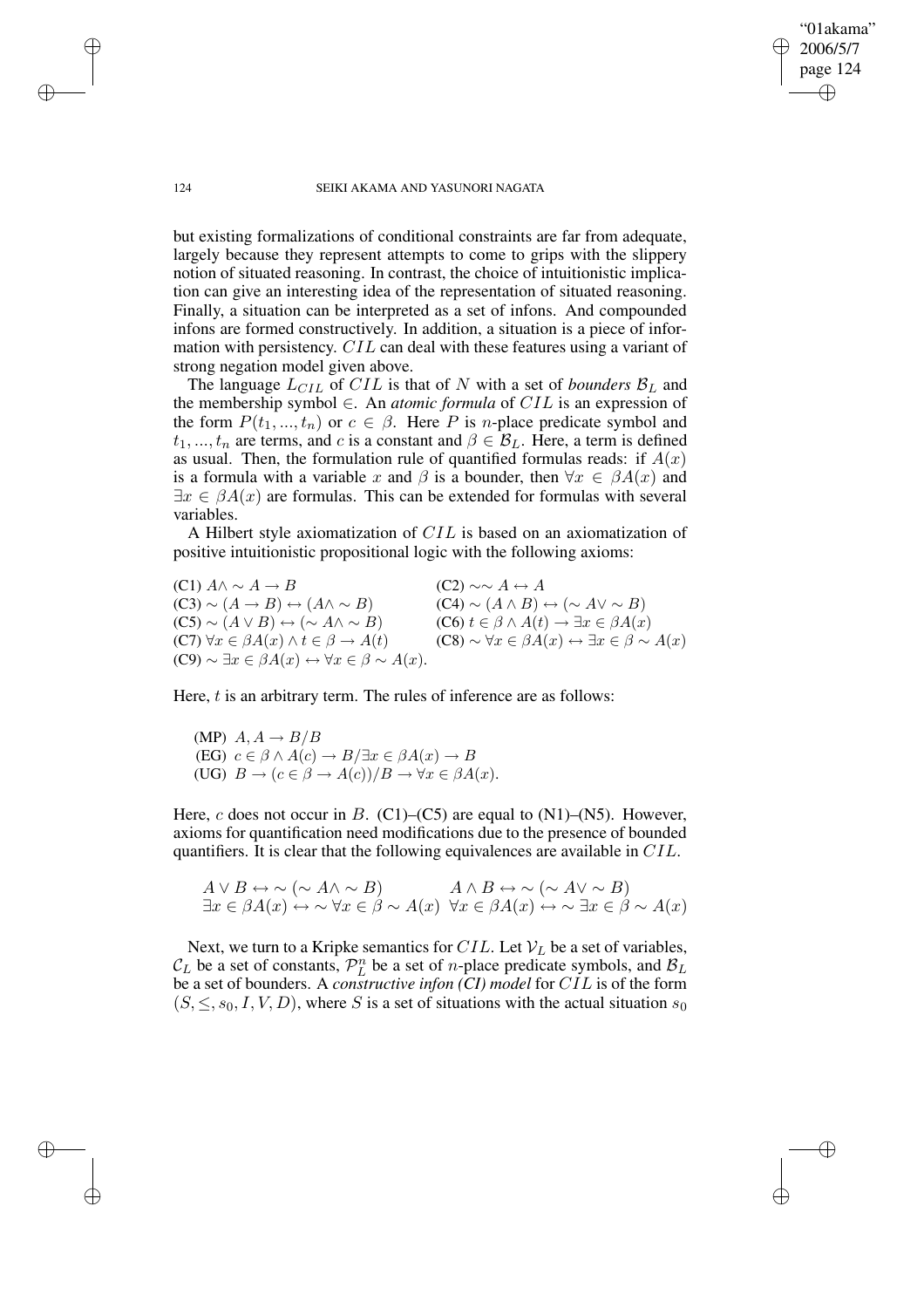✐

✐

✐

such that  $\forall s \in S$ ( $s_0 \leq s$ ),  $\leq$  is a reflexive and transitive relation on  $S \times S$ ,  $D$  is a domain function assigning sets of individuals to the elements of  $S$  satisfying that if  $s \leq s'$  then  $D(s) \subseteq D(s')$ , and *I* is an *interpretation function* satisfying the following conditions:

- (1)  $I_s$  is a partial function from  $\mathcal{C}_L$  into  $D(s)$  satisfying that for constant c, if  $s \leq s'$  and  $I_s(c)$  is defined, then  $I_{s'}(c)$  is also defined and  $I_s(c) = I_{s'}(c)$ .
- (2) for *n*-place predicate  $\hat{A}$ ,  $I_s(A)$  is a partial function from  $D(s)^n$ into  $\{1, -1, 0\}$ , and if  $s \leq s'$ , then  $I_{s'}(A)$  is an extension of  $I_{\rm s}(A)$ .
- (3) for bounder  $\in$ ,  $I_s(\in)$  is a partial function from  $\mathcal{B}_L$  into  $pow(D(s))$ satisfying that if  $s \leq s'$  then  $I_s(\beta) \subseteq I_{s'}(\beta)$ .

and V is a three-valued valuation function assigning 1 (true), 0 (false),  $-1$ (undefined) to the atomic formula  $A(c_1, ..., c_n)$  at  $s \in S$  satisfying:

 $V(s, A(c_1, ..., c_n)) = 1$  iff  $I(c_1), ..., I(c_n)$  are defined and  $I_s(A)(I_s(c_1),...,I_s(c_n))=1,$  $V(s, A(c_1, ..., c_n)) = 0$  iff  $I(c_1), ..., I(c_n)$  are defined and  $I_s(A)(I_s(c_1),...,I_s(c_n))=0,$  $V(s, A(c_1, ..., c_n)) = -1$  otherwise,  $V(s, c \in \beta) = 1$  iff  $I(c)$  is defined and  $I_s(c) \in I_s(\beta)$ ,  $V(s, c \in \beta) = 0$  iff  $I(c)$  is defined and  $I_s(c) \notin I_s(\beta)$ ,  $V(s, c \in \beta) = -1$  otherwise.

V can be extended for any formula as follows:

 $V(s, A \wedge B) = 1$  iff  $V(s, A) = 1$  and  $V(s, B) = 1$ ,  $V(s, A \wedge B) = 0$  iff  $V(s, A) = 0$  or  $V(s, B) = 0$ ,  $V(s, A \vee B) = 1$  iff  $V(s, A) = 1$  or  $V(s, B) = 1$ ,  $V(s, A \vee B) = 0$  iff  $V(s, A) = 0$  and  $V(s, B) = 0$ ,  $V(s, A \rightarrow B) = 1$  iff  $\forall s'(s' \le s'$  and  $V(s', A) = 1 \Rightarrow V(s', B) =$ 1),  $V(s, A \to B) = 0$  iff  $V(s, A) = 1$  and  $V(s, B) = 0$ ,  $V(s, \sim A) = 1$  iff  $V(s, A) = 0$ ,  $V(s, \sim A) = 0$  iff  $V(s, A) = 1$ ,  $V(s, \forall x \in \beta A(x)) = 1$  iff  $\forall s' \forall c \in D(s') (s \leq s'$  and  $V(s', c \in$  $\beta$ ) = 1  $\Rightarrow$   $V(s', A(c)) = 1$ ,  $V(s, \forall x \in \beta A(x)) = 0$  iff  $\exists c \in D(s) (V(s, c \in \beta)) = 1$  and  $V(s, A(c)) = 0$ ,  $V(s, \exists x \in \beta A(x)) = 1$  iff  $\exists c \in D(s) (V(s, c \in \beta)) = 1$  and

"01akama" 2006/5/7 page 125

✐

✐

✐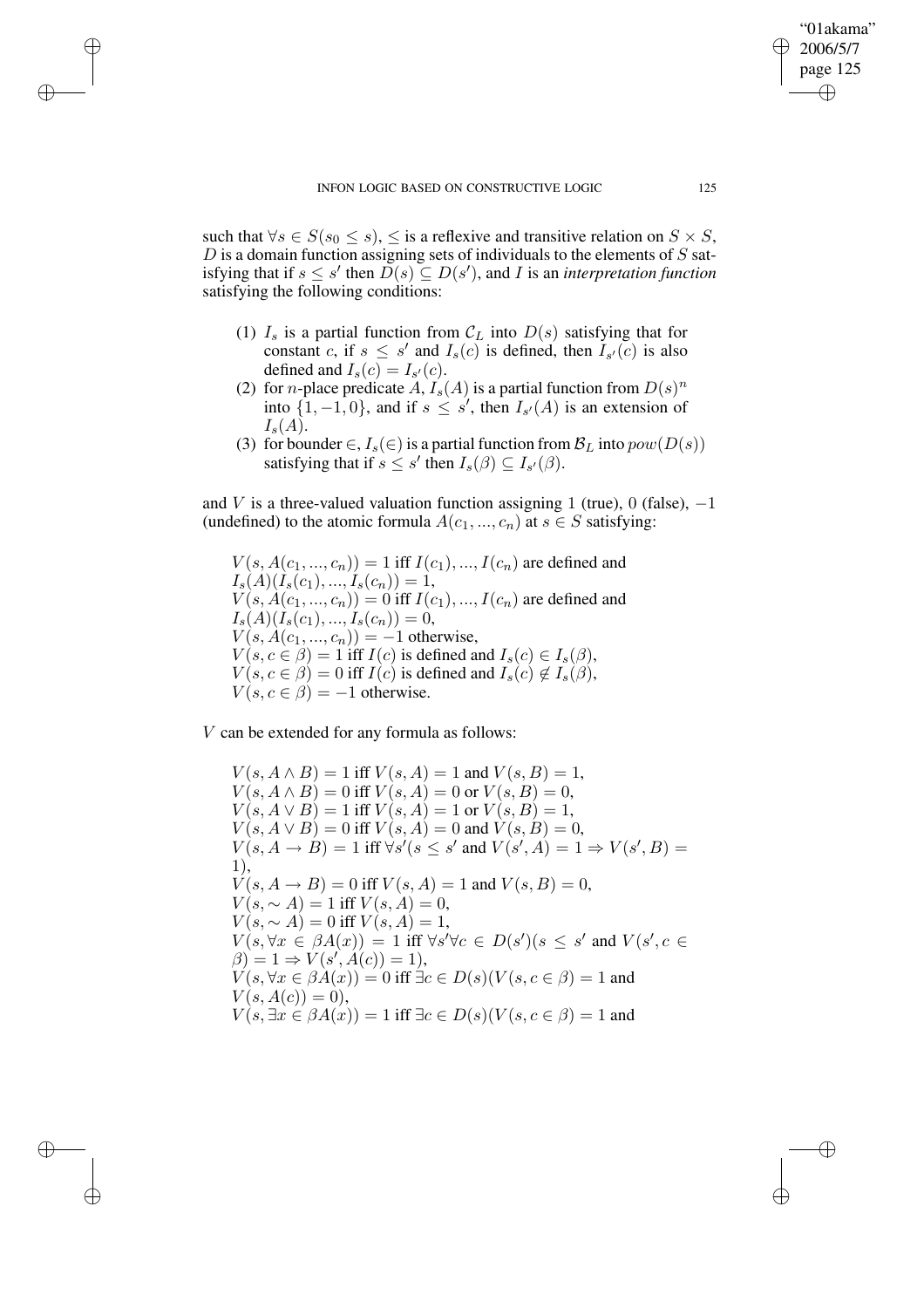"01akama" 2006/5/7 page 126 ✐ ✐

✐

✐

126 SEIKI AKAMA AND YASUNORI NAGATA

$$
V(s, A(c)) = 1),
$$
  
\n
$$
V(s, \exists x \in \beta A(x)) = 0 \text{ iff } \forall s' \forall c \in D(s')(s \le s' \text{ and } V(s', c \in \beta) = 1 \Rightarrow V(s', A(c)) = 0).
$$

Here, we assume that every object has the same name. Note also that  $V(s, A)$  $= -1$  iff neither  $V(s, A) = 1$  nor  $V(s, A) = 0$ . A is *true* iff  $V(s_0, A) = 1$ . A is *valid*, written  $\models$   $CIL$  A iff it is true in all constructive infon models.

*Theorem 4.1*: *For any formula* A *and any situation* s, s 0 *, we have:*

*if*  $V(s, A) \neq -1$  *and*  $s \leq s'$ *, then*  $V(s, A) = V(s', A)$ *.* 

*Proof.* By induction on the length of *A*. □

*Theorem 4.2*: *For any formula* A *and any* s*, we have:*

 $V(s, A \wedge \sim A) \neq 1$ .

*Proof.* Since V is a three-valued function, A and  $\sim A$  cannot be simultaneously true in the same situation s. As a consequence, the statement of this theorem can be justified.

Theorem 4.1 reveals that complex infons in CIL are persistent. By theorem 4.2, we mean that infons are consistent.

Now, it would be interesting to compare  $CIL$  with Wang and Mott's  $CF'$ in [10]. Although both systems are based on constructive logic with strong negation, there are some conceptual differences. First, Wang and Mott treat a universal quantifier *statically*, whereas we treat it *dynamically* as a constructivist usually assumes. Then, universally quantified sentences in  $CF'$  are not always persistent, and they must introduce the notion of a persistent bounder. The issue will be discussed later in connection with situation theory. Second, our bounders are partial but Wang and Mott's bounders are decidable. If the formula is of the form  $c \in \beta$ , then we think that it should be partial. On these differences,  $CF'$  needs an extra axiom  $c \in \beta \lor \sim c \in \beta$  and the interpretations of the universal quantifier and negated existential quantifier are different from ours.

# 5. *Tableau and Completeness*

In this section, we describe a *tableau calculus* TCIL for CIL for the purpose of a proof of completeness of CIL. A basic idea of tableau calculus is to employ *indirect proof* (cf. Smullyan [8]). Tableau calculus is regarded as

✐

✐

✐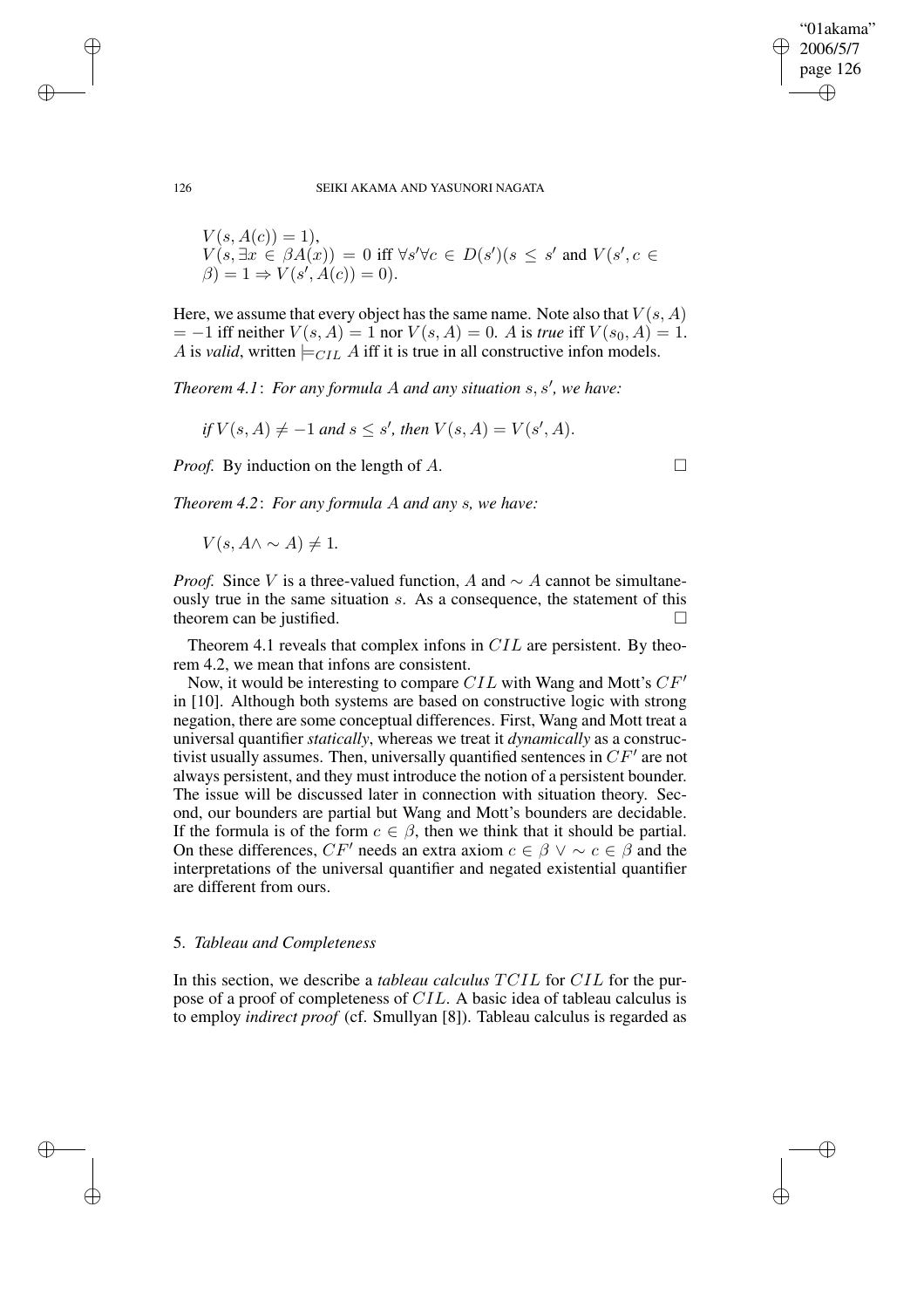✐

✐

✐

a variant of a Gentzen system, and is convenient to prove completeness. It is also useful to represent proofs in CIL.

For the tableau calculus, we use the notion of a *signed formula*. If X is a formula, then TX and FX are signed formulas. TX reads "X is provable" and  $FX$  reads "X is not provable", respectively. If  $\Gamma$  is a set of signed formulas and A is a signed formula, then we simply write  $\{\Gamma, A\}$  for  $\Gamma \cup \{A\}$ .

A tableau calculus TCIL consists of *axioms* and *reduction rules*. A tableau is constructed by repeated applications of reduction rules until they cannot be applied. Let  $p$  be an atomic formula and  $A$  and  $B$  be formulas. Then, TCIL is described as follows.

*Tableau Calculus* TCIL *Axioms* (AX1)  $\{Tp, Fp\}$ , (AX2)  $\{T \sim p, F \sim p\}$ , (AX3)  $\{Tp, T \sim p\}$ *Reduction Rules*

$$
(T \wedge) \frac{\Gamma, T(A \wedge B)}{\Gamma, TA, TB} \qquad (F \wedge) \frac{\Gamma, F(A \wedge B)}{\Gamma, FA, \Gamma, FB} \n(T \rightarrow) \frac{\Gamma, T(A \vee B)}{\Gamma, FA, \Gamma, TB} \qquad (F \vee) \frac{\Gamma, F(A \vee B)}{\Gamma, FA, FB} \n(T \rightarrow) \frac{\Gamma, T(A \rightarrow B)}{\Gamma, FA, \Gamma, TB} \qquad (F \rightarrow) \frac{\Gamma, F(A \vee B)}{\Gamma, TA, FB} \n(T \sim \wedge) \frac{\Gamma, T(\sim(A \wedge B))}{\Gamma, T(\sim A), \Gamma, T(\sim B)} \qquad (F \sim \wedge) \frac{\Gamma, F(\sim(A \wedge B))}{\Gamma, F(\sim A), F(\sim B)} \n(T \sim \vee) \frac{\Gamma, T(\sim(A \vee B))}{\Gamma, T(A, T(\sim B)} \qquad (F \sim \vee) \frac{\Gamma, F(\sim(A \vee B))}{\Gamma, F(\sim A), \Gamma, F(\sim B)} \n(T \sim \sim) \frac{\Gamma, T(\sim(A \rightarrow B))}{\Gamma, TA, T(\sim B)} \qquad (F \sim \vee) \frac{\Gamma, F(\sim(A \vee B))}{\Gamma, FA, \Gamma, F(\sim B)} \n(T \sim \sim) \frac{\Gamma, T(\sim \wedge A)}{\Gamma, TA} \qquad (F \sim \sim) \frac{\Gamma, F(\sim(A \rightarrow B))}{\Gamma, FA} \n(T \vee) \frac{\Gamma, T(\omega \wedge A)}{\Gamma, T(A(t))} \qquad (F \sim \sim) \frac{\Gamma, F(\vee x \in \beta A(x))}{\Gamma, F(A)} \n(T \exists) \frac{\Gamma, T(\exists x \in \beta A(x))}{\Gamma, T(\epsilon \in \beta), T(A(c))} \qquad (F \exists) \frac{\Gamma, T(\epsilon \in \beta), F(A(c))}{\Gamma, F(A(t))} \n(T \sim \forall) \frac{\Gamma, T(\sim \forall x \in \beta A(x))}{\Gamma, T(\epsilon \in \beta), T(\sim A(c))} \qquad (F \sim \forall) \frac{\Gamma, T(t \in \beta), F(\sim \forall x \in \beta A(x))}{\Gamma, F(\sim A(t))} \n(T \sim \exists) \frac{\Gamma, T(t \in \beta), T(\sim \exists x \in \beta A(x))}{\Gamma, T(\sim A(t))} \qquad (F \sim \exists) \frac{\Gamma, F(\sim \exists x \
$$

Here, the constant  $t$  is arbitrary and the constant  $c$  satisfies the restriction that it must not occur in any formula of  $\Gamma$  or in the formula  $A(x)$ .  $\Gamma_T$  stands for  $\{TX \mid TX \in \Gamma\}$ . A *proof* of a sentence X is a closed tableau for FX. A tableau is a tree constructed by the above reduction rules. A tableau is

"01akama" 2006/5/7 page 127

✐

✐

✐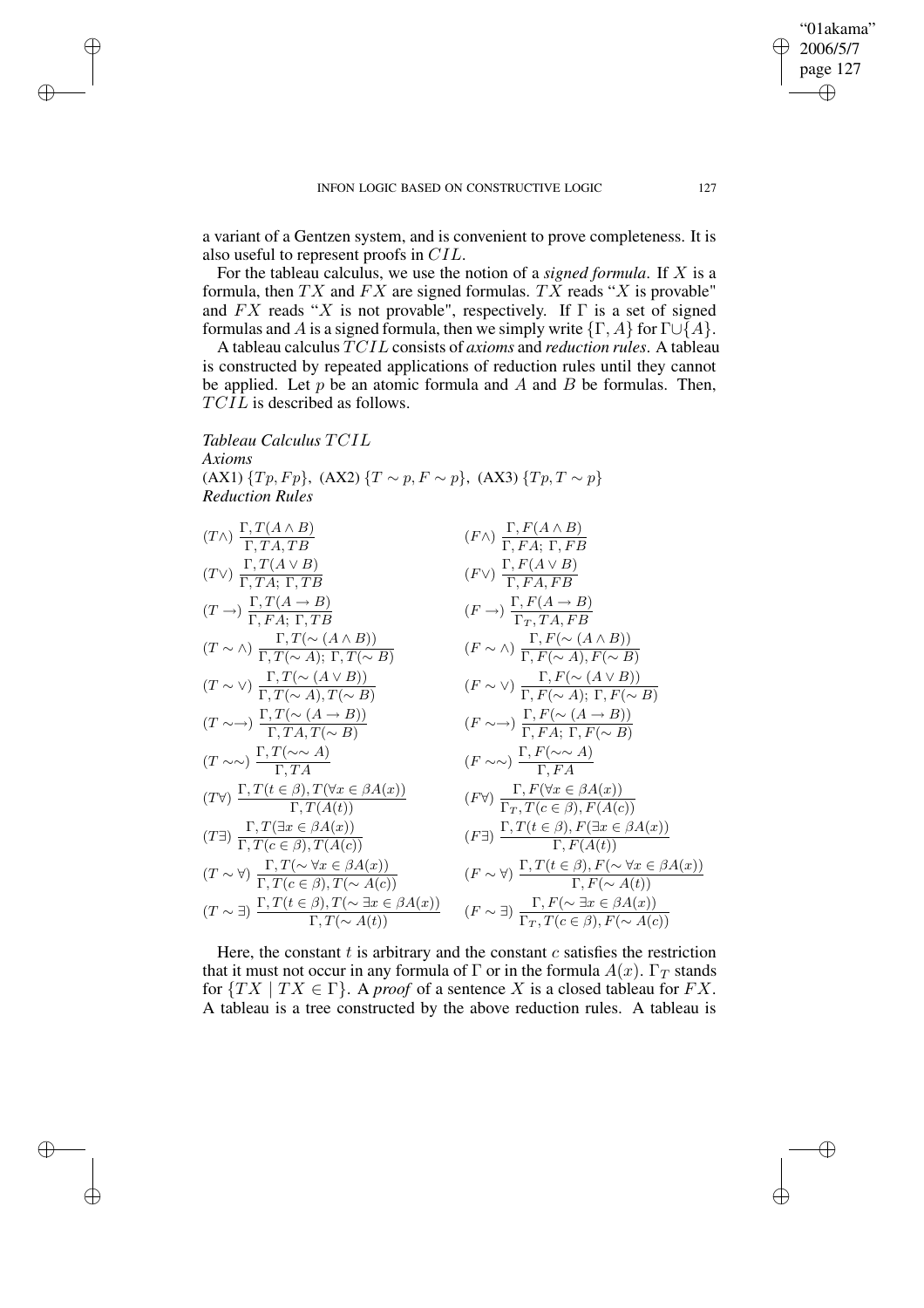"01akama" 2006/5/7 page 128 ✐ ✐

✐

✐

### 128 SEIKI AKAMA AND YASUNORI NAGATA

*closed* if each branch is closed. A branch is closed if it contains the axioms above. We write  $\vdash_{TCL} A$  to mean that A is provable in TCIL.

Next, we turn to a completeness proof of the tableau calculus TCIL with respect to constructive infon models. Let  $S = \{TX_1, ..., TX_n, FY_1, ..., FY_m\}$ be a set of signed formulas,  $(S, \leq, s_0, I, V, D)$  be a constructive infon model, and  $s_0 \in S$ . We say that w *refutes* S if

 $V(w, X_i) = 1$  if  $TX_i \in \Gamma$ ,  $V(w, Y_i) \neq 1$  if  $FY_i \in \Gamma$ .

A set Γ is *refutable* if something refutes it. If Γ is not refutable, it is *valid*.

*Theorem 5.1*: (Soundness of TCIL) *If* A *is provable, then* A *is valid.*

*Proof.* If A is of the form of axioms, it is easy to show its validity. For reduction rules, it suffices to check that they preserve validity. For example, consider the rule  $(T \sim \vee)$ . We have to show that if  $S, T(\sim (A \vee B))$  is refutable then  $S, T(\sim A), T(\sim B)$  is also refutable. By the assumption, there is a constructive infon model  $(S, \leq, s_0, I, V, D)$ , in which  $s_0$  refutes Γ and  $V(s_0, \sim (A \vee B)) = 1$ . This implies:

 $V(s_0, A \vee B) = 0$  iff  $V(s_0, A) = 0$  and  $V(s_0, B) = 0$ iff  $V(s_0, \sim A) = 1$  and  $V(s_0, \sim B) = 1$ 

Therefore,  $S, T(\sim A), T(\sim B)$  is shown to be refutable.

Next, consider the rule ( $F \sim \rightarrow$ ). By the assumption, there is a constructive infon model, in which s<sub>0</sub> refutes S and  $V(s_0, \sim (A \rightarrow B)) \neq 1$ . This implies:

 $V(s_0, A \to B) \neq 0$  iff  $V(s_0, A) \neq 1$  and  $V(s_0, \sim B) \neq 1$ 

Therefore, Γ,  $FA$  and Γ,  $F(\sim B)$  are refutable.

For the rule  $(T\forall)$ , by the assumption, we have a constructive infon model, in which  $s_0$  refutes  $\Gamma$  and  $V(s_0, \forall x \in \beta A(x)) = 1$ . This implies:

$$
V(s_0, \forall x \in \beta A(x)) = 1 \quad \text{iff} \quad \forall s' \forall t \in D(s')(s_0 \le s \text{ and } V(s', t \in \beta) \Rightarrow V(s', A(t)) = 1)
$$

Here, t is an arbitrary. By theorem 4.1,  $\Gamma$ ,  $T(t \in \beta)$ ,  $T(A(t))$  is also refutable.  $(T \sim \exists)$  is similarly checked.

✐

✐

✐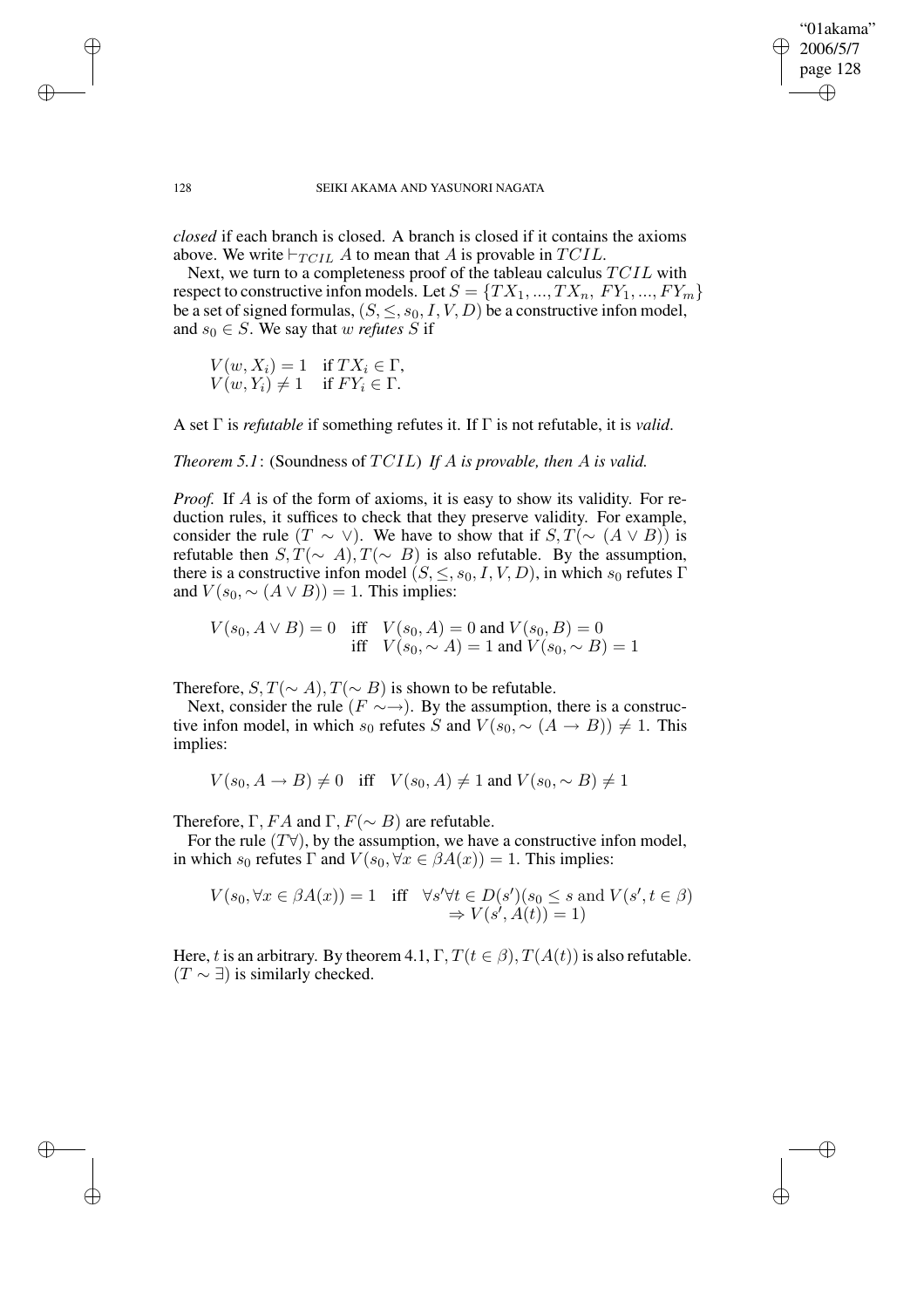For the rule  $(T\exists)$ , from the assumption, there is a constructive infon model, in which  $s_0$  refutes  $\Gamma$  and  $V(s_0, \exists x \in \beta A(x)) = 1$ . This implies:

$$
V(s_0, \exists x \in \beta A(x)) = 1 \quad \text{iff} \quad \exists c \in D(s) (V(s_0, c \in \beta) \n\text{and } V(s_0, A(c)) = 1)
$$

✐

✐

✐

✐

Here, c is subject to the variable restriction. Then,  $\Gamma, T(c \in \beta), T(A(c))$  is also refutable. ( $T \sim \forall$ ) is similarly checked. The verification of other rules presents no difficulty.

A finite set of signed formulas Γ is *consistent* if no tableau for it is closed. An infinite set of signed formulas is consistent if every finite subset is consistent. If a set of signed formulas is not consistent, it is inconsistent.

*Definition 5.2*: *Let* P *be a set of parameters and* Γ *a set of signed formulas. We say that* Γ *is maximal consistent with respect to* P *if (1) every signed formula in* Γ *uses only parameters of* P*, (2)* Γ *is consistent,*

*(3) for every formula A with parameters in* P, *either*  $TA \in \Gamma$  *or*  $FA \in \Gamma$ *.* 

Here, we denote by  $L(\mathcal{C})$  the new language extending the set of constants  $C_L$  of the original language L with a set of constants  $C = \{c_1, ..., c_n\}$ .

*Definition 5.3*: *We say that a consistent set of signed formulas* Γ *is* C*-saturated if*

*(1)*  $\Gamma$  *is maximal consistent with respect to*  $\mathcal{C}_L \cup C$ *,* 

*(2) if*  $T(\exists x \in \beta A(x)) \in \Gamma$ , *then*  $T(c \in \beta)$ ,  $T(A(c)) \in \Gamma$  *for some*  $c \in$  $\mathcal{C}_L \cup \mathcal{C}$ 

*(3) if*  $T(\sim \forall x \in \beta A(x)) \in \Gamma$ , *then*  $T(c \in \beta)$ ,  $T(\sim A(c)) \in \Gamma$  *for some*  $c \in \mathcal{C}_L \cup \mathcal{C}$ .

*Lemma* 5.4: *A consistent set of signed formulas*  $\Gamma_0$  *can be extended to a maximal consistent set of signed formulas* Γ*.*

*Proof.* Since the language L has a countably infinite set of sentences, we can enumerate sentences  $A_1, A_2, \dots$  Now, we define for a consistent set of signed formulas  $\Gamma_0$  a sequence of consistent sets of signed formulas  $\Gamma_0$ ,  $\Gamma_1$ ,  $\Gamma_2$ , ...in the following way:

 $\Gamma_{n+1} =$  $\left( \Gamma_n \cup \{TA_{n+1}\}\right)$  if  $\Gamma_n \cup \{TA_{n+1}\}\$ is consistent,  $\Gamma_n \cup \{FA_{n+1}\}\$ if  $\Gamma_n \cup \{FA_{n+1}\}\$ is consistent,  $\Gamma_n$  otherwise.

"01akama" 2006/5/7 page 129

✐

✐

✐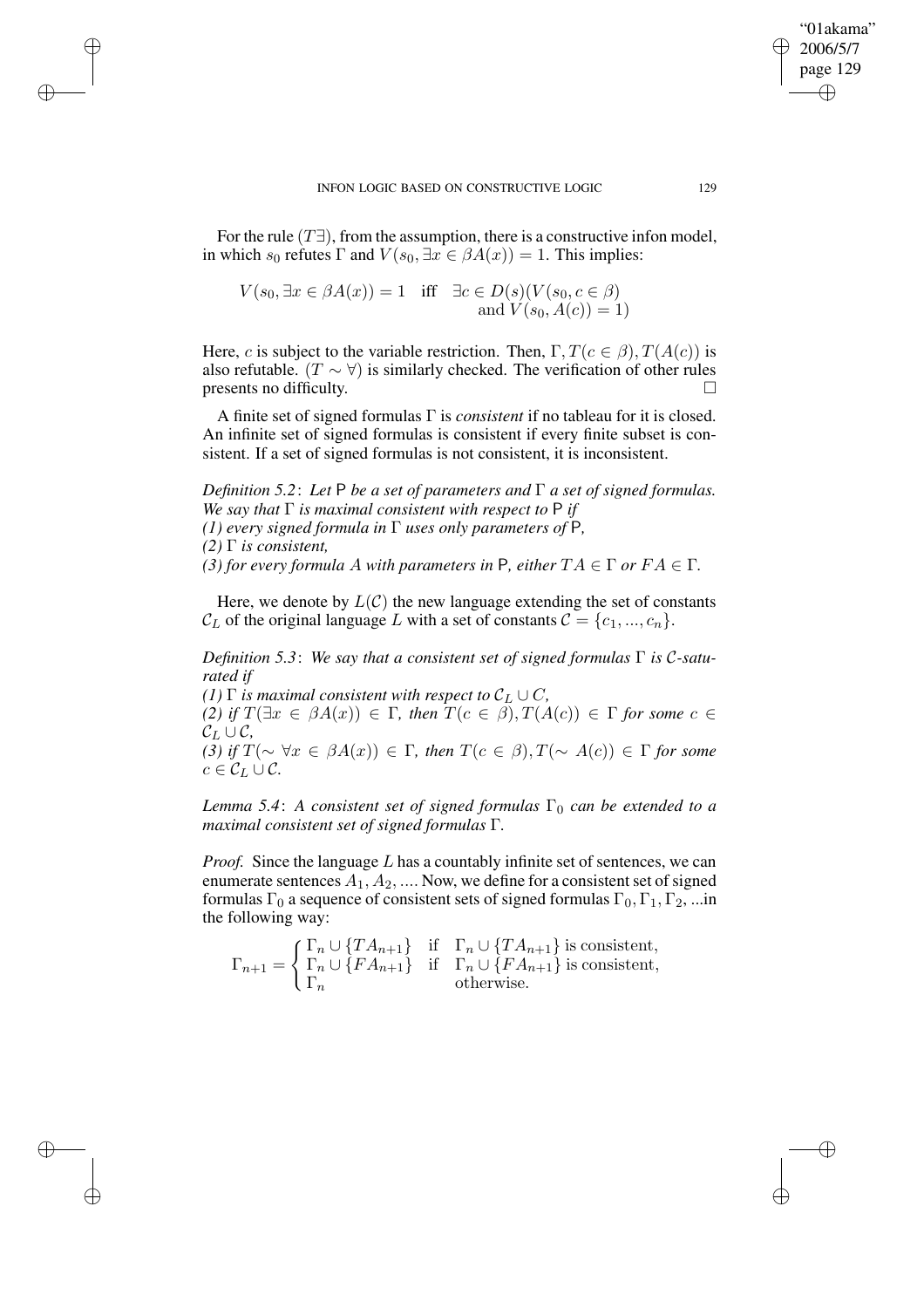*"01akama" 2006/5/7 page 130*

✐

✐

✐

✐

Then, we set:

 $\Gamma = \bigcup \Gamma_i$ 

It is shown that  $\Gamma$  satisfies the desired properties of a maximal consistent  $\overline{\phantom{a}}$ set.

*Lemma 5.5*: *A consistent set* Γ *of signed formulas in* L *can be extended to a C*-saturated consistent set  $\Delta$  of signed formulas in  $L(C)$ .

*Proof.* Let  $\Gamma_0 = \Gamma$ . Extend  $\Gamma_0$  to a set  $\Gamma_1$  maximal consistent with respect to  $\mathcal{C}_L$ . Since  $C = \{c_1, c_2, ...\}$  is a countable set of constants not in L. we can enumerate sentences of the form  $\exists x \in \beta A(x)$  in  $L(\mathcal{C})$  as  $\exists x \in \mathcal{C}$  $\beta A_1(x)$ ,  $\exists x \in \beta A_2(x)$ , .... By definition  $\forall x \in \beta A(x) \leftrightarrow \neg \exists x \in \beta \sim A(x)$ , it suffices to check the case of  $\exists x \in \beta A(x)$ .  $\Gamma_i$  can be then defined for any  $n > 1$  as follows:

 $(i = 2n)$  Take the first formula of the form  $\exists x \in \beta A_m(x)$ . If  $T(\exists x \in$  $\beta A(x) \in \Gamma_{n-1}$  but  $T(c \in \beta), T(A(c)) \notin \Gamma_{n-1}$  for all  $c \in C_L \cup \{c_1, ..., c_n\},$ then set  $\Gamma_{2n} = \Gamma_{2n-1} \cup \{T(c \in \beta), T(A(c))\}.$ 

 $(i = 2n + 1)$  By lemma 5.4, we extend  $\Gamma_{2n}$  to  $\Gamma_{2n+1}$ , which is maximal consistent with respect to  $C_L \cup C$ .

Then, we define  $\Delta = \bigcup \Gamma_i$ . Here, we can easily check that  $\Delta$  is Csaturated. Since each  $\Gamma_n$  is consistent,  $\Delta$  is also consistent. Let  $c \in \beta$ ,  $A(c)$ be any sentences of  $L(\mathcal{C})$  with  $c \in \mathcal{C}$ . From the maximality of  $\Gamma_{2n+1}$ , one of the conditions  $TA \in \Gamma_{2n+1}, FA \in \Gamma_{2n+1}$ , or  $\Gamma_{2n+1} \cup \{TA\}$  and  $\Gamma_{2n+1} \cup$  ${FA}$  are provable, holds. Thus,  $\Delta$  is shown to be maximal in  $L(\mathcal{C})$ . Finally, we check  $T(\exists x \in \beta A(x)) \in \Delta$ . We suppose  $\exists x \in \beta A_n(x)$ , i.e. the *n*-th enumeration. From the above construction,  $T(c \in \beta), T(A(c)) \in \Delta$  for some  $c \in \mathcal{C}_L \cup \{c_1, ..., c_n\}$  must hold. This implies that  $\Delta$  is C-saturated.  $\Box$ 

We are now ready to define a *canonical* constructive infon model with respect to the tableau:

*Definition* 5.6: Let  $C_0$ ,  $C_1$ ,  $C_2$ ,  $\dots$  be a countable sequence of disjoint count*able* sets of constants not occurring in L. We denote  $C_0 \cup C_1 \cup ... \cup C_n$  by  $C_n^*$ . *Then, we define a canonical constructive infon model*  $(S, \leq, s_0, I, V, D)$  *as follows:*

- (1)  $S = \{\Gamma \mid \Gamma \text{ is } C_n^* \text{-saturated in } L(C_n^*) \text{ for some } n\},\$
- (2) If  $\Gamma$  is  $C_n^*$ -saturated and  $L(\Gamma) = L \cup C_n^*$ , then  $D(\Gamma) = C_n^*$ ,
- (3) *We define*  $\leq$  *in the following way:*

 $\Gamma \leq \Delta$  *iff*  $TA \in \Gamma \Rightarrow TA \in \Delta$  *and*  $D(\Gamma) \subseteq D(\Delta)$ *,* 

✐

✐

✐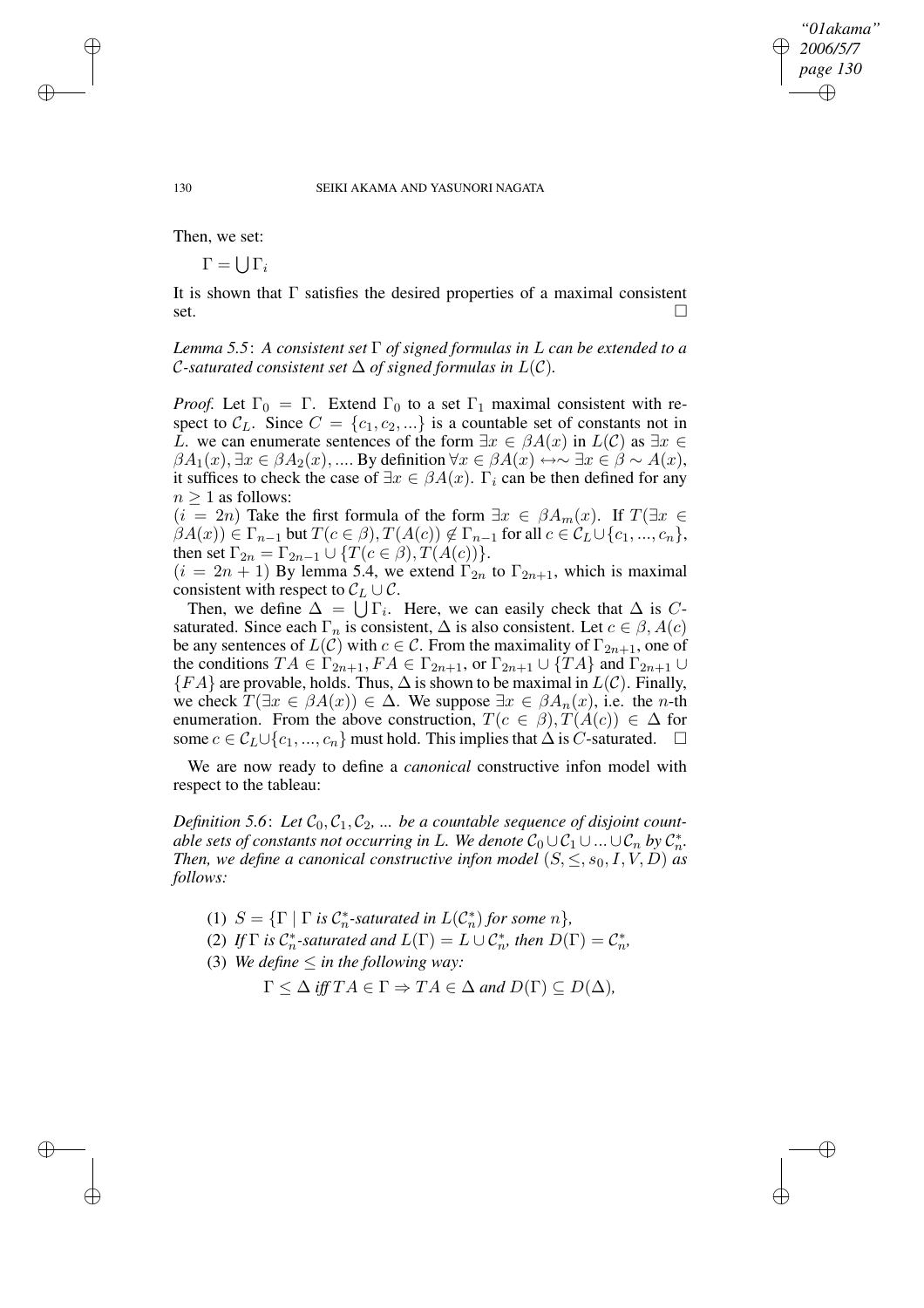### INFON LOGIC BASED ON CONSTRUCTIVE LOGIC 131

(4) 
$$
I_{\Gamma}(c) = \begin{cases} c & \text{if } c \in \mathcal{C}_L \cup \mathcal{C}_n^*, \\ \text{undefined} & \text{otherwise.} \end{cases}
$$
  
\n(5)  $I_{\Gamma}(\beta) = \{c \in \mathcal{C}_L \cup \mathcal{C}_n^* \mid (c \in \beta) \in \Gamma\}.$   
\n(6)  $V(\Gamma, A(c_1, ..., c_n) = \begin{cases} 1 & \text{iff } A(c_1, ..., c_n) \in \Gamma, \\ 0 & \text{iff } \sim A(c_1, ..., c_n) \in \Gamma, \\ -1 & \text{otherwise.} \end{cases}$   
\n(7)  $V(\Gamma, c \in \beta) = \begin{cases} 1 & \text{iff } I_{\Gamma}(c) \in I_{\Gamma}(\beta), \\ 0 & \text{iff } I_{\Gamma}(c) \notin I_{\Gamma}(\beta), \\ -1 & \text{otherwise.} \end{cases}$ 

✐

✐

✐

✐

It can be easily shown that a canonical constructive infon model is in fact a constructive infon model.

*Lemma* 5.7: *For any*  $\Gamma \in S$  *in a canonical constructive infon model* ( $S \leq$ ,  $s_0, I, V, D$ *)*, we have:

(1) *if*  $T(A \wedge B) \in \Gamma$ *, then*  $TA \in \Gamma$  *and*  $TB \in \Gamma$ *,* (2) *if*  $F(A \wedge B) \in \Gamma$ *, then*  $FA \in \Gamma$  *or*  $FB \in \Gamma$ *,* (3) *if*  $T(A \vee B) \in \Gamma$ *, then*  $TA \in \Gamma$  *or*  $TB \in \Gamma$ *,* (4) *if*  $F(A \vee B) \in \Gamma$ *, then*  $FA \in \Gamma$  *and*  $FB \in \Gamma$ *,* (5) *if*  $T(A \rightarrow B) \in \Gamma$ *, then*  $FA \in \Gamma$  *or*  $TA \in \Gamma$ *,* (6) *if*  $F(A \to B) \in \Gamma$ *, then for some*  $\Delta$  *such that*  $\Gamma \leq \Delta$ *, TA*  $\in \Delta$ *and*  $FB \in \Delta$ *,* (7) *if*  $T(\sim (A \wedge B)) \in \Gamma$ *, then*  $T(\sim A) \in \Gamma$  *or*  $T(\sim B) \in \Gamma$ *,* (8) *if*  $F(\sim (A \wedge B)) \in \Gamma$ , *then*  $F(\sim A) \in \Gamma$  *and*  $F(\sim B) \in \Gamma$ , (9) *if*  $T(\sim (A \vee B)) \in \Gamma$ , *then*  $T(\sim A) \in \Gamma$  *and*  $T(\sim B) \in \Gamma$ , (10) *if*  $F(\sim (A \vee B)) \in \Gamma$ , *then*  $F(\sim A) \in \Gamma$  *or*  $F(\sim B) \in \Gamma$ , (11) *if*  $T \sim (A \rightarrow B) \in \Gamma$ , *then*  $TA \in \Gamma$  *and*  $T(\sim B) \in \Gamma$ , (12) *if*  $F \sim (A \rightarrow B) \in \Gamma$ , *then*  $FA \in \Gamma$  *or*  $F(\sim B) \in \Gamma$ , (13) *if*  $T(\sim \sim A) \in \Gamma$ *, then*  $TA \in \Gamma$ *,* (14) *if*  $F$ (∼∼  $A$ ) ∈ Γ, *then*  $FA$  ∈ Γ.

*Proof.* (1): Suppose that  $T(A \wedge B) \in \Gamma$  but  $TA \notin \Gamma$  or  $TB \notin \Gamma$ . Since Γ,  $T(A \wedge B)$  is maximal consistent, then Γ,  $T(A \wedge B)$ , TA is also consistent. But, it contradicts the maximality of Γ. Thus,  $TA \in \Gamma$ . Similarly, we can show that  $TB \in \Gamma$ . The proofs of (4), (8), (9), (11), (13) and (14) are similarly described.

(3): Suppose that  $TA \notin \Gamma$  and  $TB \notin \Gamma$ . Since  $\Gamma$  is maximal, both  $\Gamma, TA$ and  $\Gamma$ ,  $\overline{TB}$  are inconsistent. This implies that they are provable. For a finite subset S of Γ, both S, TA and S, TB are inconsistent. By  $(T\vee)$ , S,  $T(A\vee B)$ 

"01akama" 2006/5/7 page 131

✐

✐

✐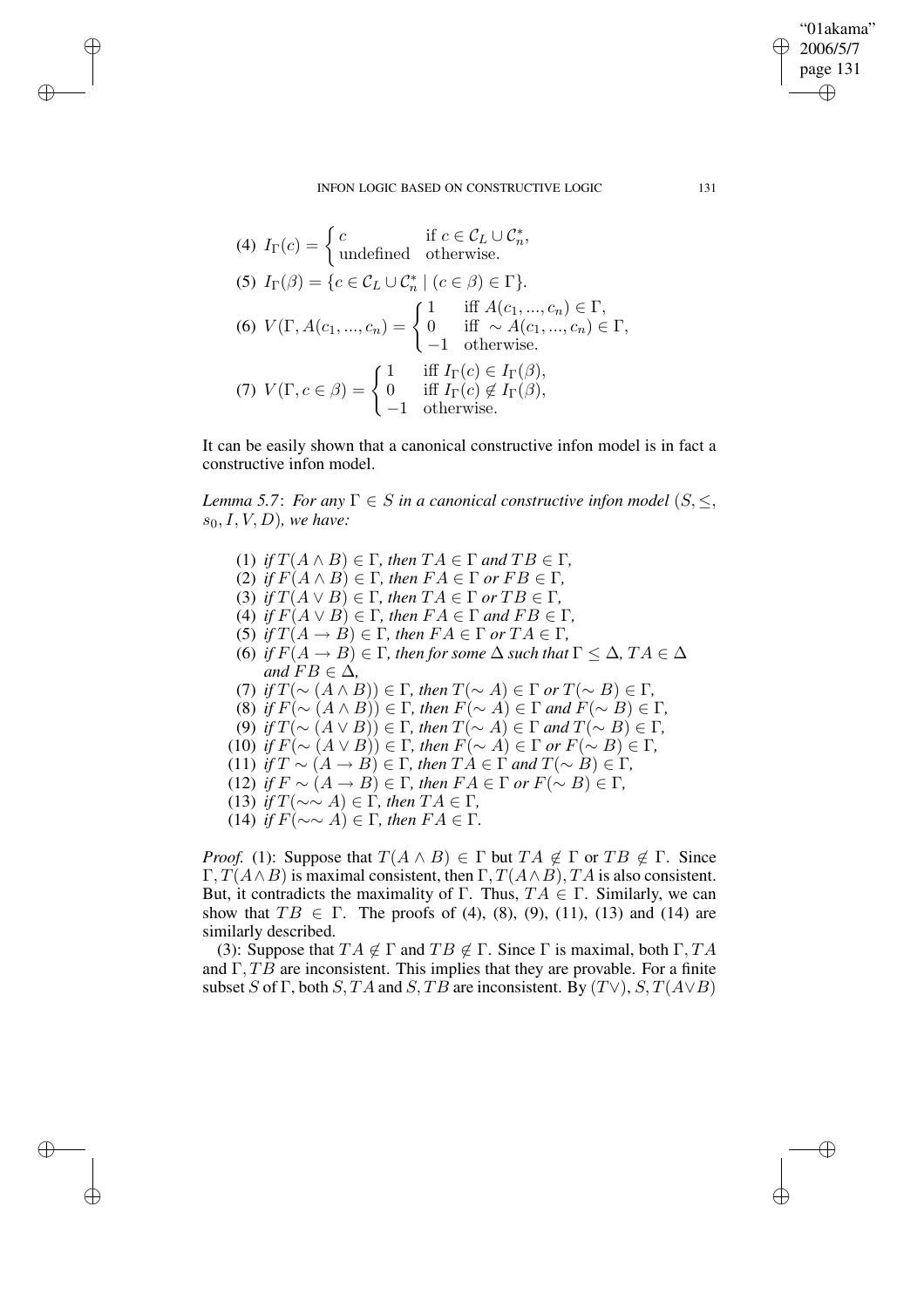$\bigoplus$ 

✐

### 132 SEIKI AKAMA AND YASUNORI NAGATA

is also provable. This implies that  $\Gamma, T(A \vee B)$  is provable and  $T(A \vee B) \notin$ Γ. We can justify (2), (5), (7), (10) and (12) in a similar way.

(6): From  $F(A \rightarrow B) \in \Gamma$ , we have  $\Gamma_T$ , TA, FB is not provable. Lemma 5.4 guarantees that  $\Gamma_T$ , TA, FB can be extended to a maximal consistent set  $\Delta$  such that  $TA \in \Delta$  and  $FB \in \Delta$ .

*Lemma* 5.8: *For any*  $\Gamma \in S$  *in a canonical constructive infon model*  $(S, \leq,$  $s_0, I, V, D$ *), we have:* 

- (1) *if*  $T(\forall x \in \beta A(x)) \in \Gamma$ , *then*  $\forall c \in D(\Gamma)(T(c \in \beta) \in \Gamma \Rightarrow$  $T(A(c)) \in \Gamma$ ),
- (2) *if*  $F(\forall x \in \beta A(x)) \in \Gamma$ , *then*  $\exists \Delta \geq \Gamma \exists c \in D(\Delta) (T(c \in \beta) \in$  $\Delta$  and  $F(A(c)) \in \Delta$ ),
- (3) *if*  $T(\exists x \in \beta A(x)) \in \Gamma$ , *then*  $\exists c \in D(\Gamma)(T(c \in \beta) \in$  $\Gamma$  and  $T(A(c)) \in \Gamma$ *)*,
- (4) *if*  $F(\exists x \in \beta A(x)) \in \Gamma$ , *then*  $\forall c \in D(\Gamma)(T(c \in \beta) \in \Gamma \Rightarrow$  $F(A(c)) \in \Gamma$ ),
- (5) *if*  $T(\sim \forall x \in \beta A(x)) \in \Gamma$ , then  $\exists c \in D(\Gamma)(T(c \in \beta)) \in$  $\Gamma$  and  $T(\sim A(a)) \in \Gamma$ ),
- (6) *if*  $F(\sim \forall x \in \beta A(x)) \in \Gamma$ , *then*  $\forall c \in D(\Gamma)(T(c \in \beta) \in \Gamma \Rightarrow$  $F(\sim A(a)) \in \Gamma$ ),
- (7) *if*  $T(\sim \exists x \in \beta A(x)) \in \Gamma$ , *then*  $\forall c \in D(\Gamma)(T(c \in \beta) \in \Gamma \Rightarrow$  $T(\sim A(c)) \in \Gamma$ ),
- (8) *if*  $F(\sim \exists x \in \beta A(x)) \in \Gamma$ , *then*  $\exists \Delta \geq \Gamma \exists c \in D(\Delta) (T(c \in \mathbb{R}))$  $\beta$ ) ∈  $\Delta$  and  $F(\sim A(a)) \in \Delta$ ).

*Proof.* (1): Assume  $T(\forall x \in \beta A(x)) \in \Gamma$  but  $T(c \in \beta) \in \Gamma$  and  $T(A(a)) \notin$ Γ for all  $c \in D(Γ)$ . Since Γ,  $T(\forall x \in \beta A(x))$  is consistent, so is Γ,  $T(\forall x \in \beta A(x))$  $\beta A(x)$ ,  $T(c \in \beta)$ ,  $T(A(c))$ . So  $\Gamma$  is not maximal. Thus,  $T(A(c)) \in \Gamma$ . We can similarly deal with  $(3)$ ,  $(5)$  and  $(7)$ .

(2): assume  $F(\forall x \in \beta A(x)) \in \Gamma$ . If c does not occur in  $\Gamma$ , then  $\Gamma_T$ ,  $T(c \in \mathcal{I})$  $\beta$ ),  $F(A(c))$  is consistent. By lemma 5.5, we can extend  $\Gamma_T$ ,  $T(c \in \beta)$ ,  $F(A(c))$  to  $\Delta$  such that  $T(c \in \beta), F(A(c)) \in \Delta$  for some  $c \in D(\Delta)$ . We can handle (4), (6) and (8) in a similar way.  $\square$ 

*Theorem* 5.9: *For any*  $\Gamma \in S$  *in a canonical constructive infon model and any formula* A*,*

$$
TA \in \Gamma \quad \text{iff} \quad V(\Gamma, A) = 1,
$$
  

$$
FA \in \Gamma \quad \text{iff} \quad V(\Gamma, A) \neq 1.
$$

✐

✐

✐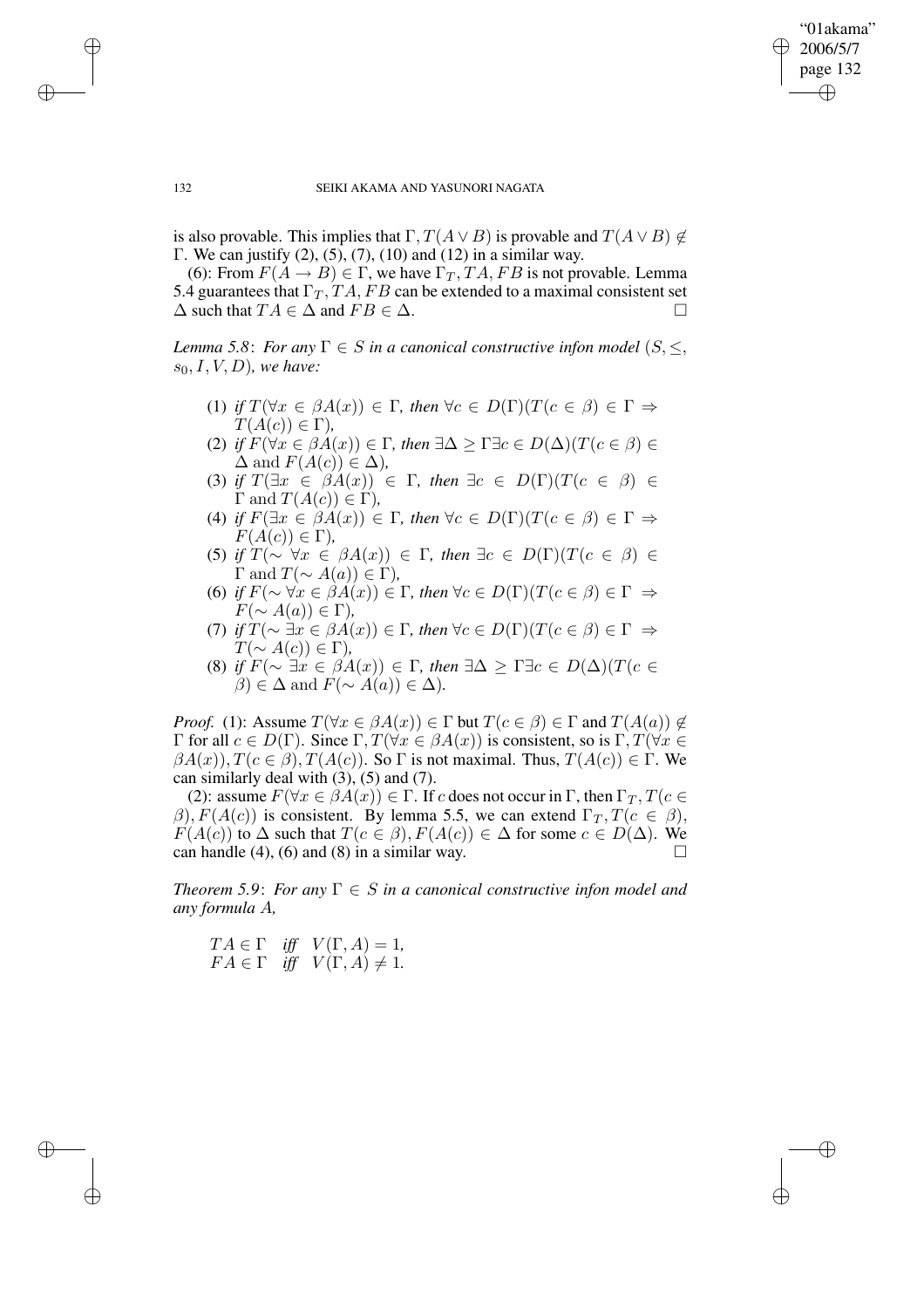✐

✐

✐

✐

✐

*Proof.* By induction on A. The case A is an atomic formula is immediate. (1)  $A = B \wedge C$ :<br>  $T(B \wedge C) \in \Gamma$ iff  $TB \in \Gamma$  and  $TC \in \Gamma$ iff  $V(\Gamma, B) = 1$  and  $V(\Gamma, C) = 1$ iff  $V(\Gamma, B \wedge C) = 1$  $F(B \wedge C) \in \Gamma$  iff  $FB \in \Gamma$  or  $FC \in \Gamma$ iff  $V(\Gamma, B) \neq 1$  or  $V(\Gamma, C) \neq 1$ iff  $V(\Gamma, B \wedge C) \neq 1$ The case  $A = \sim (B \vee C)$  is treated similarly. (2)  $A = B \vee C$ :  $T(B \vee C) \in \Gamma$  iff  $TB \in \Gamma$  or  $TC \in \Gamma$ iff  $V(\Gamma, B) = 1$  or  $V(\Gamma, C) = 1$ iff  $V(\Gamma, B \vee C) = 1$  $F(B \vee C) \in \Gamma$  iff  $FB \in \Gamma$  and  $FC \in \Gamma$ iff  $V(\Gamma, B) \neq 1$  and  $V(\Gamma, C) \neq 1$ iff  $V(\Gamma, B \vee C) \neq 1$ The case  $A = \sim (B \wedge C)$  is treated similarly. (3)  $A = B \to C$ :  $T(B \to C) \in \Gamma$  iff  $\forall \Delta \geq \Gamma(T(B \to C) \in \Delta)$ iff  $\forall \Delta > \Gamma (FB \in \Delta \text{ or } TC \in \Delta)$ iff  $\forall \Delta \geq \Gamma(V(\Delta, B) \neq 1 \text{ or } V(\Delta, C) = 1)$ iff  $V(\Gamma, B \to C) = 1$  $F(B \to C) \in \Gamma$  iff  $\exists \Delta \geq \Gamma(TB \in \Delta \text{ and } TC \in \Delta)$ iff  $\exists \Delta \geq \Gamma(V(\Delta, B) = 1$  and  $V(\Delta, C) \neq 1)$ iff  $V(\Gamma, B \to C) \neq 1$ (4)  $A = \sim \sim B$ :  $T(\sim \sim B) \in \Gamma$  iff  $TB \in \Gamma$ iff  $V(\Gamma, B) = 1$ iff  $V(\Gamma, \sim B) = 0$ iff  $V(\Gamma, \sim \sim B) = 1$  $F(\sim \sim B) \in \Gamma$  iff  $FB \in \Gamma$ iff  $V(\Gamma, B) \neq 1$ iff  $V(\Gamma, \sim B) \neq 0$ iff  $V(\Gamma, \sim \sim B) \neq 1$ (5)  $A = \exists x \in \beta B(x)$ :  $T(\exists x \in \beta B(x)) \in \Gamma$  iff  $\exists c \in D(\Gamma)(T(c \in \beta), T(B(c)) \in \Gamma)$ iff  $\exists c \in D(\Gamma)(V(\Gamma, c \in \beta) = 1$ and  $V(\Gamma, B(c)) = 1$ ) iff  $V(\Gamma, \exists x \in \beta B(x)) = 1$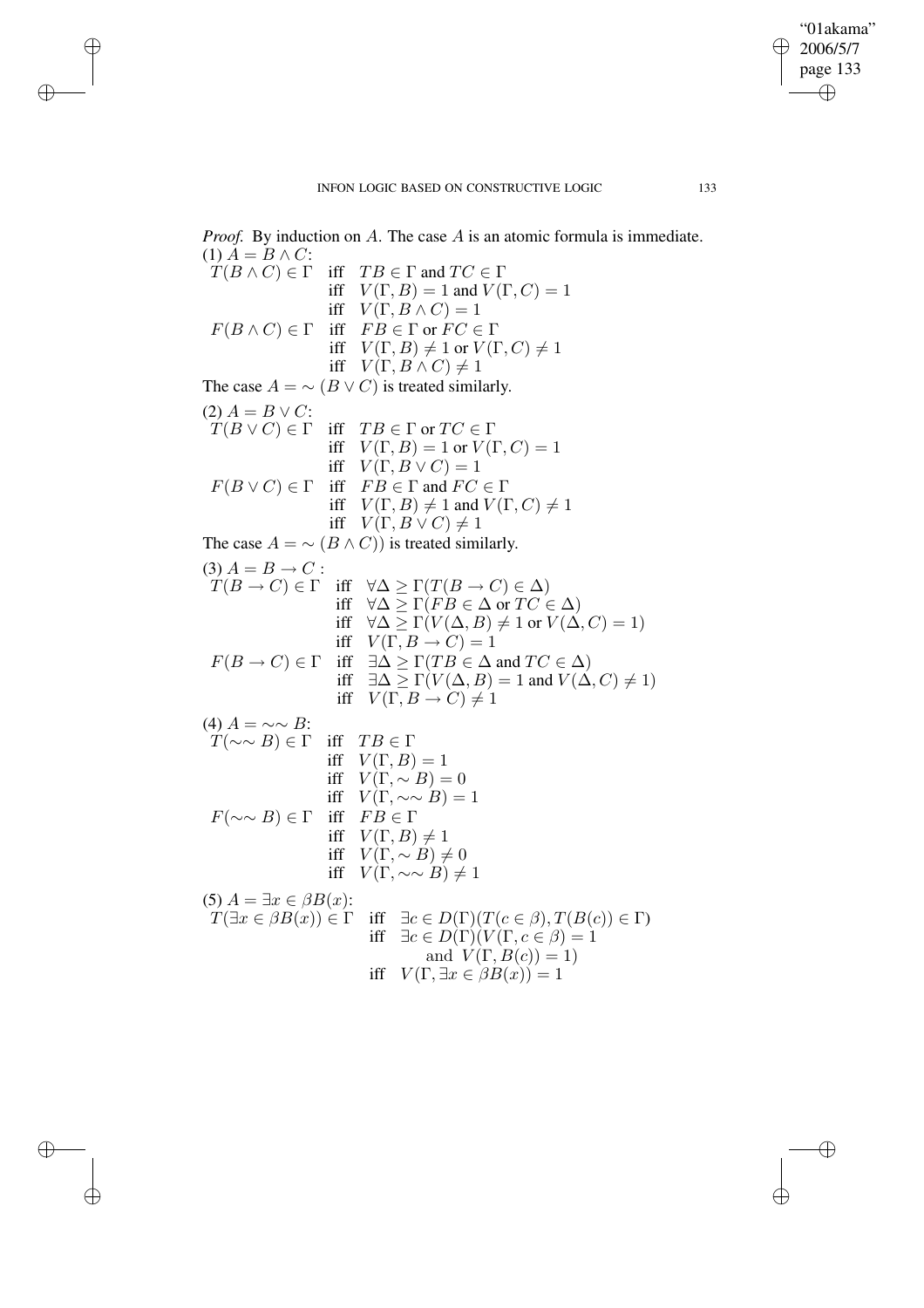✐

#### 134 SEIKI AKAMA AND YASUNORI NAGATA

$$
F(\exists x \in \beta B(x)) \in \Gamma \quad \text{iff} \quad \forall c \in D(\Gamma)(F(c \in \beta) \in \Gamma \text{ or } F(B(c)) \in \Gamma
$$
\n
$$
\text{iff} \quad \forall c \in D(\Gamma)(V(\Gamma, c \in \beta) \neq 1)
$$
\n
$$
\text{or } V(\Gamma, B(a)) \neq 1)
$$
\n
$$
\text{iff} \quad V(\Gamma, \exists x \in \beta B(x)) \neq 1
$$
\n
$$
\text{The case } A = \sim \forall x \in \beta B(x) \text{ is treated similarly.}
$$

(6) 
$$
A = \forall x B(x)
$$
:  
\n $T(\forall x \in \beta B(x)) \in \Gamma$  iff  $\forall \Delta \ge \Gamma \forall c \in D(\Delta)(T(c \in \beta) \in \Delta$   
\n $\Rightarrow T(B(c)) \in \Delta$   
\niff  $\forall \Delta \ge \Gamma \forall c \in D(\Delta)(V(\Delta, c \in \beta)$   
\n $\Rightarrow V(\Delta, B(c)) = 1)$   
\niff  $V(\Gamma, \forall x \in \beta B(x)) = 1$   
\nif  $V(\Gamma, \forall x \in \beta B(x)) = 1$   
\niff  $\exists \Delta \ge \Gamma \exists c \in D(\Delta)(T(c \in \beta) \in \Delta$   
\nand  $F(B(c)) \in \Delta$   
\niff  $\exists \Delta \ge \Gamma \exists c \in D(\Delta)(V(\Delta, B(c)) \ne 1$   
\niff  $V(\Gamma, \forall x \in \beta B(x)) \ne 1$   
\nThe case  $A = \sim \exists x \in \beta B(x)$  is similarly treated.

*Theorem* 5.10: (Completeness Theorem)  $\vdash_{TCLL} A$  *iff*  $\models_{CLL} A$ *.* 

*Proof.* The soundness  $(\Rightarrow)$  was already stated as theorem 5.1. For the completeness  $(\Leftarrow)$ , it suffices to show that an open tableau is refutable by a counter constructive infon model. This can be done by theorem 5.9. Then, the completeness theorem follows by contraposition.

Our construction can also state the strong completeness theorem, i.e.  $\Gamma \vdash_{TCL}$  iff  $\Gamma \models_{CLL} A$ . Here,  $\Gamma \models_{CLL} A$  is a semantic consequence relation.

# 6. *Some Theoretical Issues*

✐

✐

✐

✐

In this section, we discuss some theoretical issues in CIL in relation to situation theory. From a logical perspective, we focus on the logical connectives, i.e. negation, implication and universal quantifier. We start with the problem of negation. As stated above, in Devlin's [6] infon logic there is no negation. However, polarity in an infon can play a role of negation. Because infon logic is formalized in a partial setting, the negation is not classical negation.

Barwise and Etchemendy's [4] *Heyting infon algebra* assumes that infon logic is intuitionistic logic. Unfortunately, intuitionistic negation is too weak to be used for infon logic. Strong negation is thus appropriate to be used for infon logic. But, there is a further extension. If we allow a contradiction in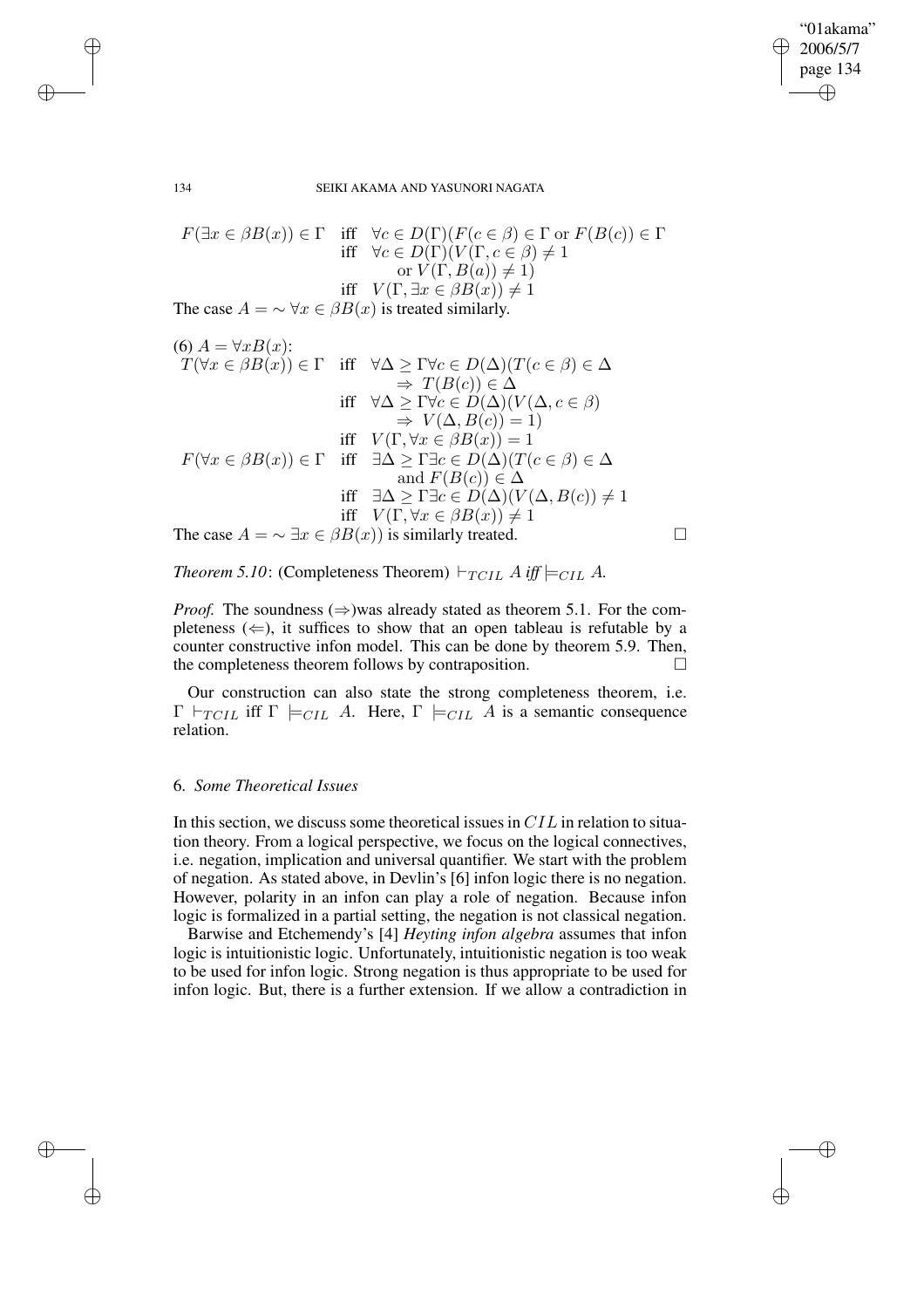✐

✐

✐

a situation, the resulting logic should be *paraconsistent*. Situation theory assumes an incomplete situation, but does not assume an inconsistent situation. We have no reason to reject the existence of inconsistent situation. However, an alternative view on situations in constructive infon logic is possible, if we replace the underlying logic N by  $N^-$  of Almukdad and Nelson [2]. It is not difficult to modify the semantics and tableau given above to accommodate to inconsistent situations.

Second, the conditional is of special interest from a logical viewpoint. In  $CIL$ , the implication is intuitionistic implication. As is well known, the interpretation of the intuitionistic implication  $A \rightarrow B$  is that there is a *construction* which transforms a proof of A into a proof of B. This could be paraphrased in a situation theoretic setting as "there is an information flow from an infon  $A$  to an infon  $B$ ".

There are, however, other possibilities of information flow different from the one given by the intuitionistic implication. In view of constructive logics with strong negation, Wansing [11] studied substructural constructive logics by means of Kripke models. A more elaborated treatment of implication in connection with information may be found in the tradition of *relevance logic*; see Anderson, Belnap and Dunn [3]. In particular, the so-called *Routley-Meyer semantics* for relevant implication uses a three-place relation suitable to give an intuitive meaning of information flow.

Third, we consider the issue of quantification again. Although existential quantifier presents no difficulty, universal quantifier gives rise to several interpretations. We think that there are at least two intriguing interpretations, namely static and dynamic interpretations. The static interpretation, which is usually assumed by situation theorists, reads:

$$
V(s, \forall x A(x)) = 1 \text{ if } \forall c \in D(s)(s, V(A(c)) = 1)
$$

The dynamic interpretation adopted by intuitionists reads:

 $V(s, \forall x A(x)) = 1$  iff  $\forall s' \geq s \forall c \in D(s')(s', V(A(c)) = 1)$ 

Here, we neglect bounders because they do not affect the discussion below.

The static interpretation is simpler than the dynamic one. But, the price is to give up the persistency. The static interpretation was also defended by Wang and Mott [10], but they need some restriction on formulas. We adopt the dynamic interpretation since our aim is to develop an infon logic as a version of constructive logic with strong negation. However, one may support the static interpretation if one is not an intuitionist. These considerations reveal that constructive infon logic can be regarded as a starting point of the logic of situations. Some of its extensions should be worked out to address the issues discussed in this section.

"01akama" 2006/5/7 page 135

✐

✐

✐